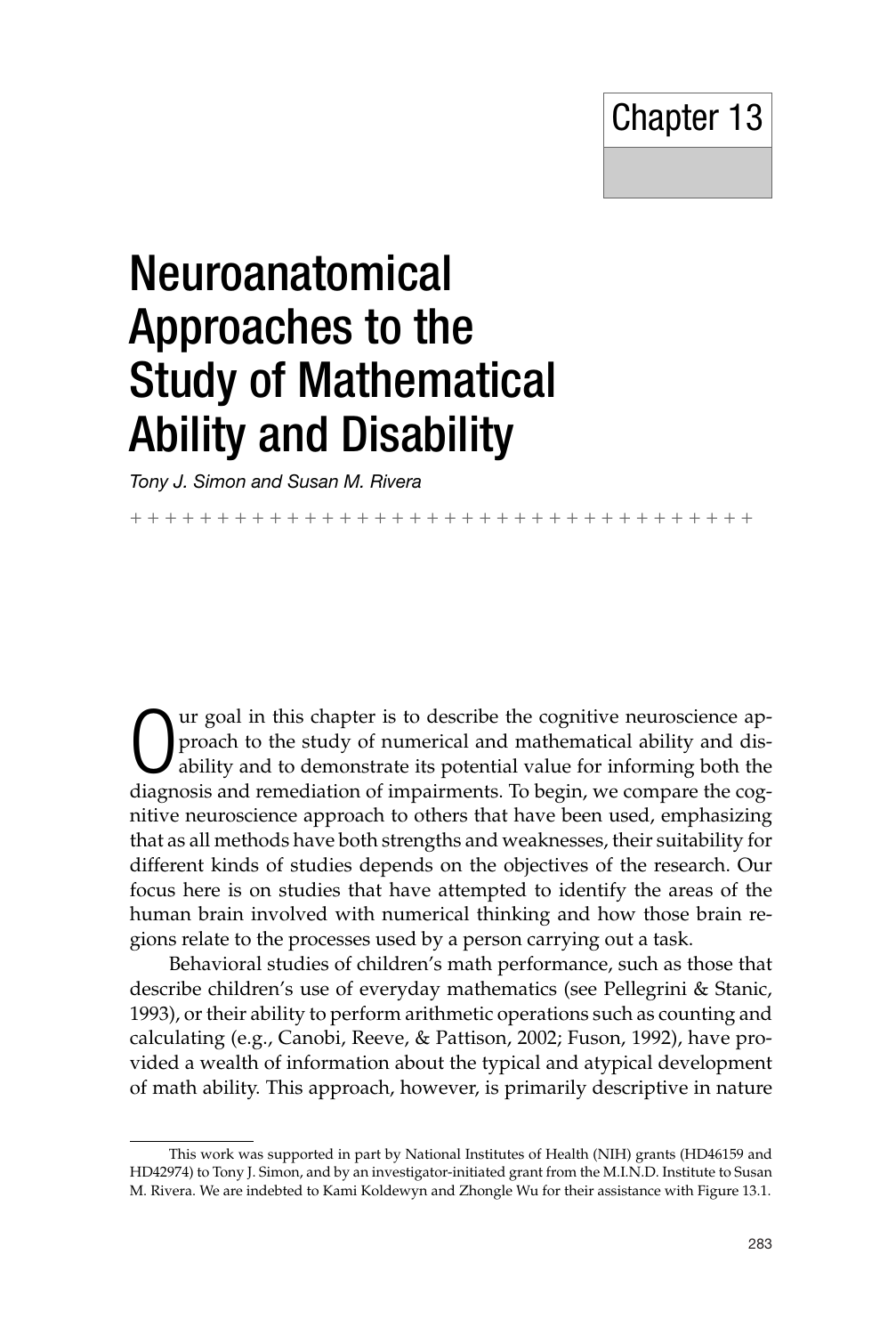and does not significantly advance our understanding of the specific thinking processes underlying these abilities, or how and where they are implemented in terms of the neuroanatomy of the brain.

Standardized tests involve giving specific problems to a child to work through and then comparing his or her performance with that of a large, normative sample of children. Such tests are enormously useful for determining appropriate or inappropriate developmental progress and for assessing and reporting outcomes (e.g., in evaluating the effectiveness of various interventions). Also, standardized tests are frequently used very effectively as measurement tools in a range of clinical research studies (e.g., Murphy, Mazzocco, Gerner, & Henry, 2006). Much like behavioral studies, however, these tools typically provide us with little specificity about the precise cognitive processes a child is employing to achieve a given level of performance.

Cognitive experiments (e.g., Geary & Wiley, 1991; Siegler & Booth, 2004) are designed to assess very specific aspects of math ability in a given domain. As a result, they are much more able to explicitly delineate the cognitive processes that groups of children carry out; yet, they give only very broad and somewhat speculative ideas as to how these processes are actually related to specific brain regions or circuits. When used in conjunction with information about brain structure and function, however, such experiments provide a critical component of cognitive neuroscience research. The major goal of such investigations is the explication of structure–function relationships between the mental computations carried out in the mind and the neuroanatomical structures of the brain that support those computations. Of course, gaining information about brain structure and function has historically been the most challenging problem for researchers, and recent advances have been crucial to the development of cognitive neuroscientific methods.

Lesion studies provided many of the first important insights into how changes in the brain can alter specific functions of the mind. Individuals, usually adults, who have experienced damage, disease, or injury to the brain, have been studied in an attempt to understand the relationship between alterations to brain tissue and the resulting changes in behavior and/or abilities. This research method essentially began with the famous case of Phineas Gage, who suffered frontal lobe damage when a tamping iron pierced his skull in a railroad construction accident in 1848. The damage was assumed to be related to his resulting personality changes, which led Gage's acquaintances to the impression that "he was no longer Gage" (see Damasio, Grabowski, Frank, Galaburda, & Damasio, 1994). Since that time, the field of clinical brain research has become highly sophisticated and has produced many important insights (Roman et al., 2003; Semenza et al., 2006; Tohgi et al., 1995; Verstichel & Masson, 2003). However, although brain injury can now be accurately characterized using modern imaging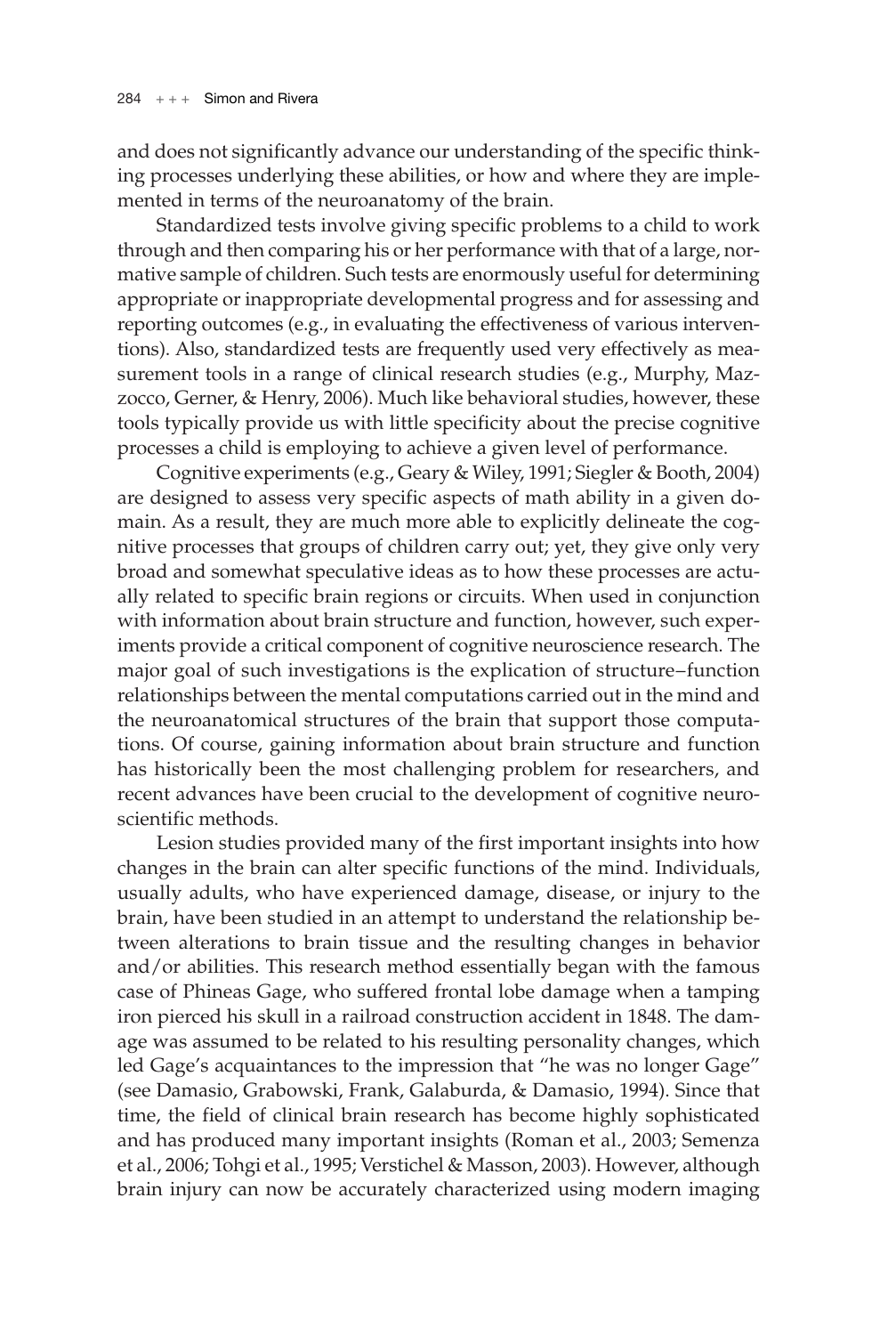methods, neural changes, even those resulting from specific surgical procedures, are rarely localized to specific anatomical structures or functional circuits. This makes it hard to draw the kind of precise structure–function inferences that are important to nonclinical, basic research questions.

Technological advances, including the development of brain imaging methods such as functional Magnetic Resonance Imaging (fMRI) and eventrelated potentials (ERP), have brought researchers closer than ever to the goal of localizing brain function for specific cognitive processes. These two methods detect two fundamentally different physiological phenomena associated with brain activity. ERPs are averages of the electrical activity arising from the firing of neurons that are time-locked to particular stimulus presentations. They rely on electroencephalography (EEG), the continuous recording of brain electrical activity measured by electrodes placed on the scalp surface (for more details, see Luck, 2005). The transmission of electrical potentials during ERP recording is virtually instantaneous, with measurable activity occurring within milliseconds from the presentation of a stimulus. Thus, the temporal resolution of the ERP is excellent. Nevertheless, the spatial resolution of scalp-recorded electrical potentials is notoriously imprecise, and it cannot be assumed that the neural generators of a given electrical signal are located directly under the scalp area of the electrode recording the signal.

In contrast to ERPs, the fMRI method measures a blood-oxygenationlevel-dependent (BOLD) response and is based on the proposition that when brain areas become active, they increase their blood flow disproportionately to metabolic need, resulting in a net increase in tissue oxygenation (see Fox, Raichle, Mintun, & Dence, 1988). Highly oxygenated areas of the brain have a stronger MR signal than less oxygenated regions. It is this signal increase that is detected by a computer analysis of the image data and then represented as color-coded "activation maps" (for more details, see Buxton, 2002). This resultant signal increase, however, is not instantaneous, and its peak is thought to occur as late as 5 to 6 seconds after the actual neuronal activity that generated the blood flow changes. Thus, while fMRI provides excellent spatial localization in the millimeter range, its temporal resolution falls far short of that provided by the ERP method. In response to this tradeoff, some cutting-edge studies have been able to combine both techniques in the same scanning session to optimize spatiotemporal resolution. Of course, it should be noted that neither of these techniques creates a direct measure of neuronal activity. ERPs are a remote measurement of the electric potential generated by neuronal activity, whereas fMRI measures the changes in blood oxygenation that result from neuronal activity.

Both of these imaging methods have been shown to hold some promise for studies of mathematical thinking. Although attempts have been made to use ERPs for the purposes of localization of function (Montgomery,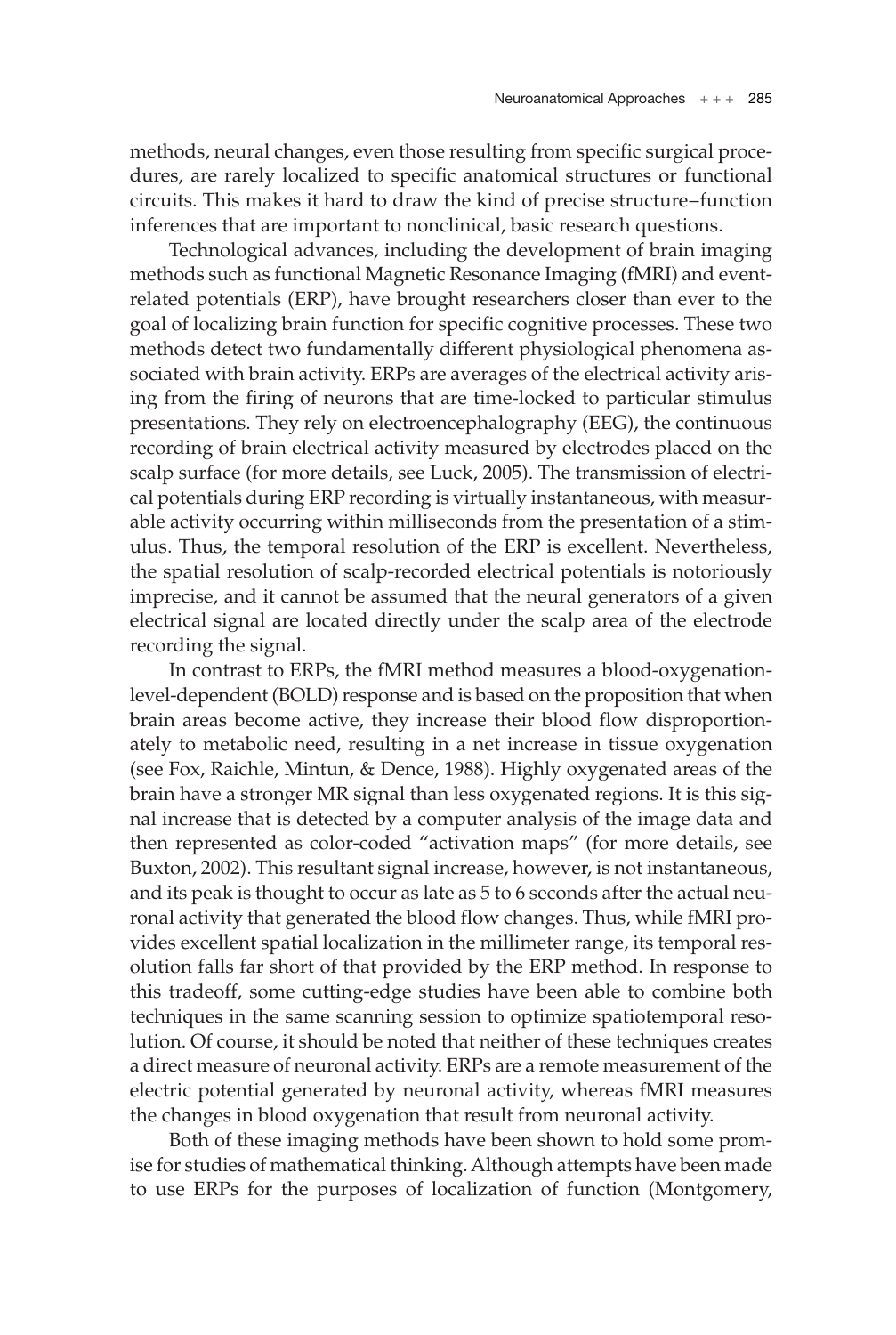Montgomery, & Guisado, 1992), more often the research goals have been geared toward parsing mathematical thinking into its constituent components (e.g., in delineating the differences in brain function between processing incongruous versus correct arithmetic results) or to ascertain what strategies subjects were using during arithmetic processing by looking for ERP signatures consistent with one type of thinking versus another (El Yagoubi, Lemaire, & Besson, 2005; Galfano, Mazza, Angrilli, & Umilta, 2004; Iguchi & Hashimoto, 2000; Pauli et al., 1994; Szucs & Csepe, 2005; Wang, Kong, Tang, Zhuang, & Li, 2000). Other studies have used fMRI to investigate the neuroanatomical bases of numerical processing, and many of those studies will be reviewed below.

Before we begin to examine the research using brain imaging techniques, it is useful to ask the following: In what specific ways do these techniques add to the findings from studies using the other methods? One is that, as mentioned above, the use of noninvasive imaging techniques has allowed for a much more precise localization of function in the brain than is possible with neuropsychological, behavioral, or lesion studies. Thus, these techniques allow questions about both precisely where and when maturational changes occur in the brain and how these changes relate to the development of cognitive abilities. Another advantage of using brain imaging techniques becomes clear when one considers that behavioral performance is an index of what might be referred to as an "output state." For example, looking at an individual's performance on a given arithmetic task as the sole determinant of his or her numerical ability might mean missing an important part of the cognitive processing as well as the developmental picture. Individuals can arrive at the same answer to a problem whether or not they are using the same underlying mental processing algorithms and brain circuitry to do so. Therefore, the methods that exemplify cognitive neuroscience allow a deeper understanding of precisely which mental processing and brain activity patterns, combine to produce an output state. In other words, when asking questions about the neural substrates for accomplishing a given skill in either typical or atypical development, there is a significant value added with the use of brain imaging techniques, especially when they are combined with cognitive processing experiments, as is typical of most cognitive neuroscience research programs. As we begin to describe studies in which neural activation in various brain regions has been detected, consult Figure 13.1 for information pertaining to the precise locations of these neuroanatomical subtrates.

### **STUDIES OF ACTUAL AND SIMULATED BRAIN INJURY**

Much of the knowledge about how the brain processes numerical stimuli initially came from lesion studies. Most of the documented lesions were the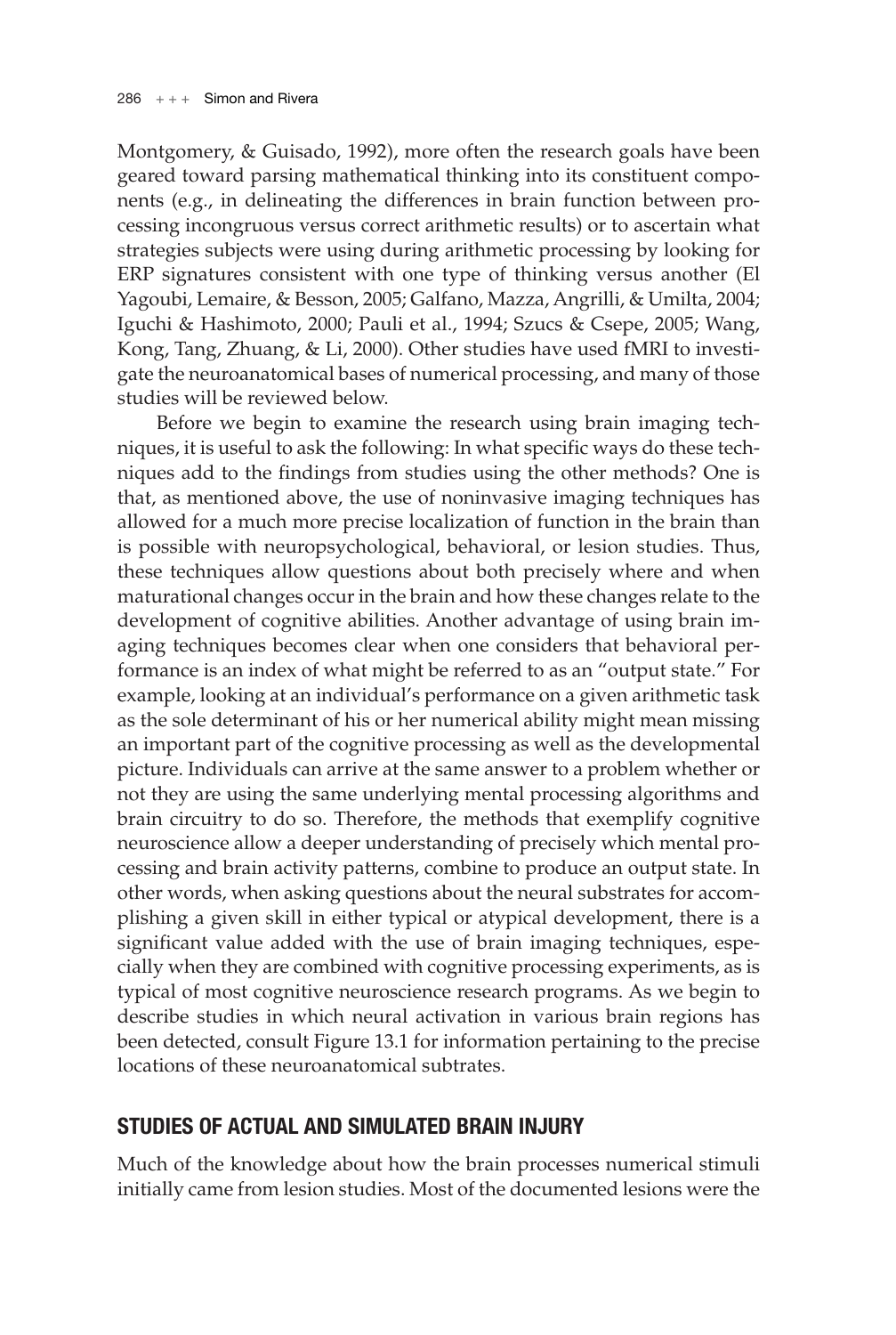

viewed from behind; (g) superior region brain slice viewed from above; (h) lateral region brain slice viewed from the left; (i) anterior region<br>brain slice viewed from the front; (j) inferior region brain slice viewed from Figure 13.1. Identification of brain regions in which neural activation was detected in the studies reported in this chapter. (Key: (a) rendering of brain surface viewed from behind; (b) rendering of brain surface viewed from below; (c) rendering of brain surface viewed from the front; (d) rendering of brain surface viewed from above; (e) rendering of brain surface viewed from the left; (f) posterior region brain slice **Figure 13.1.** Identification of brain regions in which neural activation was detected in the studies reported in this chapter. (*Key:* (a) rendering of brain surface viewed from behind; (b) rendering of brain surface viewed from below; (c) rendering of brain surface viewed from the front; (d) rendering of brain surface viewed from above; (e) rendering of brain surface viewed from the left; (f) posterior region brain slice viewed from behind; (g) superior region brain slice viewed from above; (h) lateral region brain slice viewed from the left; (i) anterior region brain slice viewed from the front; ( j) inferior region brain slice viewed from above; (k) medial region brain slice viewed from the left.)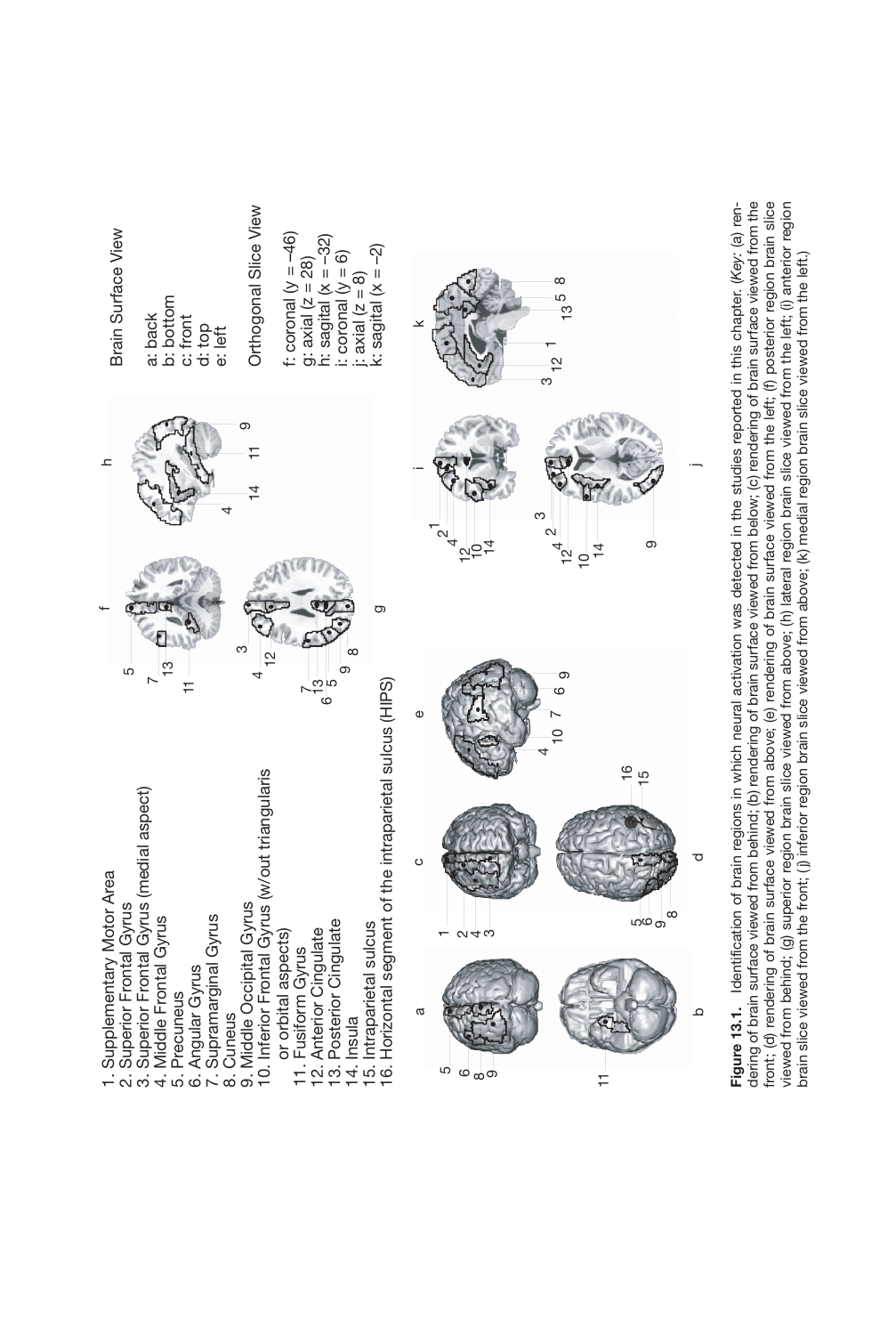result of stroke or some other brain insult or injury process and so occurred predominantly in middle-aged to older adults (see Chapter 12 for a detailed discussion of single case studies). Thus, the information gathered was largely restricted to impairments in numerical processing that emerged long after full acquisition of numerical and mathematical knowledge and procedures had taken place. A typical finding was that acalculia, the impaired ability to perform arithmetic calculations, resulted from damage to the parietal cortex, usually in the left hemisphere (Benson & Weir, 1972; Cohen, Dehaene, Chochon, Lehericy, & Naccache, 2000; Dehaene, 1997; Dehaene & Cohen, 1991; Grafman, Passafiume, Faglioni, & Boller, 1982; Henschen, 1920; Lampl, Eshel, Gilad, & Sarova-Pinhas, 1994; McCarthy & Warrington, 1988; Rosselli & Ardila, 1989; Takayama, Sugishita, Akiguchi, & Kimura, 1994; Tohgi et al., 1995; Warrington, 1982; Whalen, McCloskey, Lesser, & Gordon, 1997). In addition, lesions to prefrontal (Fasotti, Eling, & Bremer, 1992), frontoparietal (Cipolotti, Butterworth, & Denes, 1991), and subcortical structures, including the thalamus (Ojemann, 1974), showed associations with impaired calculation. In an early report, Cipolotti and colleagues (1991) described the case of a woman who demonstrated the Gerstmann syndrome after damage to her left parietal lobe. This syndrome is characterized by four primary symptoms: writing disability (agraphia or dysgraphia), disability for calculation or arithmetic (acalculia or dyscalculia), an inability to distinguish right from left, and an inability to identify one's own fingers (finger agnosia). In particular, her acalculia was so serious that she was unable to comprehend any number above 4. A less dramatic and much less typical example comes from the case of an 18-year-old male who showed some features of the Gerstmann syndrome, particularly a developmental acalculia. A magnetic resonance spectroscopy imaging study showed that he had reduced metabolism in the left temporal/parietal region, involving the angular gyrus (Levy, Reis, & Grafman, 1999). So, the early impression was that the inferior parietal lobe, especially involving the left angular gyrus, was an important neuroanatomical substrate for adult mathematical thinking. It was also recognized that this brain region was likely part of an extended functional circuit that includes prefrontal and subcortical areas.

A significant number of studies of individuals with spatial neglect have revealed further details about the relationship between numerical processing and the typically developing brain. Spatial neglect is defined as a "clinical syndrome in which patients are unaware of entire sectors of space on the side opposite to their lesion [. . . that] is produced by a lateralized disruption of spatial attention and representation" (Chatterjee, 2002). For example, Vuilleumier, Ortigue, and Brugger (2004) studied 14 adults with right hemisphere damage, half of whom showed left-sided spatial neglect and half of whom showed no spatial neglect, and 7 individuals considered healthy controls. To investigate numerical function, they used a standard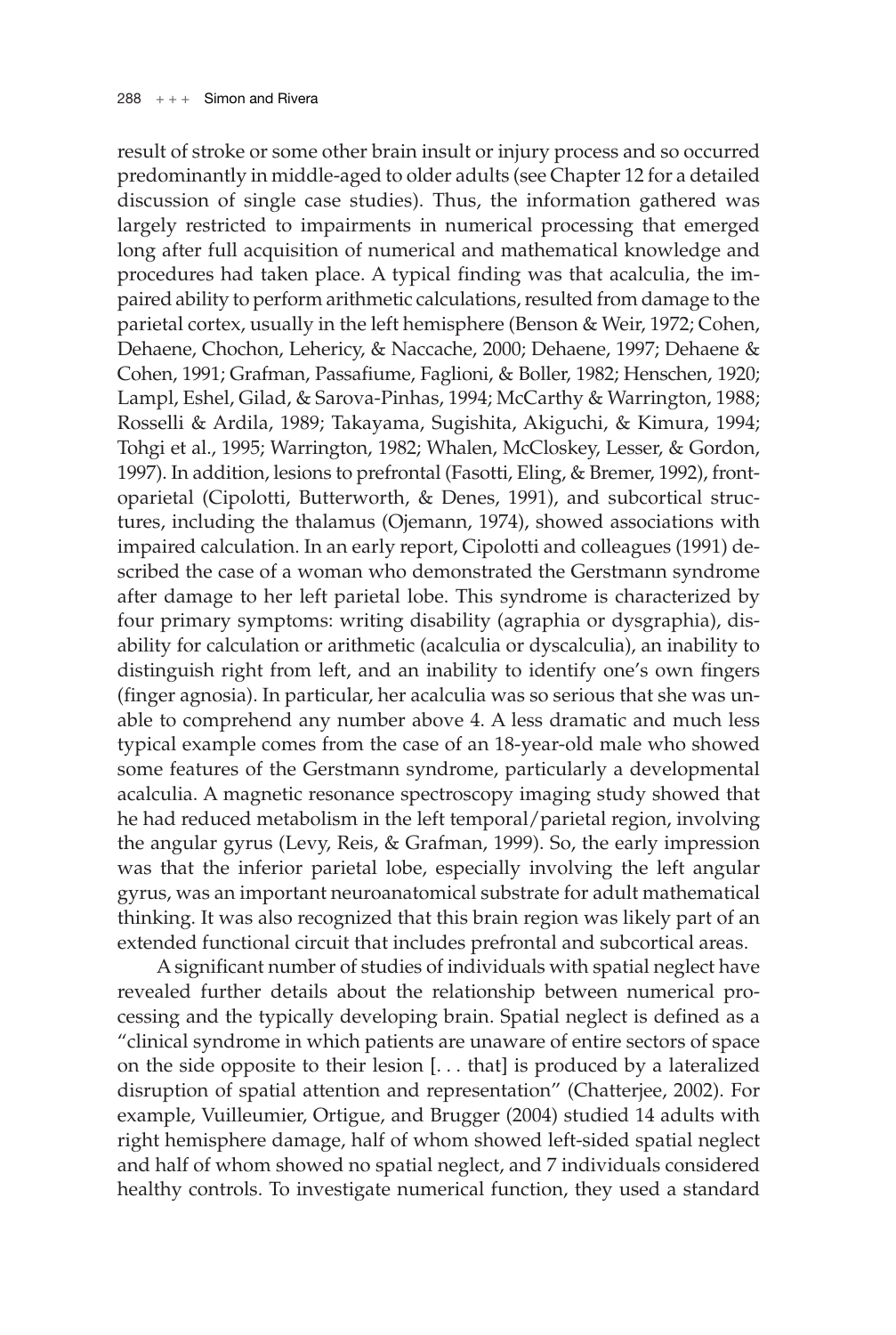numerical distance effect task, which generally involves the participant deciding whether a presented single-digit number (from 1 to 9) is greater or smaller than a remembered or visually presented standard. Difficulty in this task increases as the "numerical distance" between the target number and the standard decreases. In contrast to the comparison groups (individuals from nonneglect and healthy control groups), individuals with left neglect showed a unique handicap in responding to numbers that were smaller than the standard and immediately to the "left" of the standard (i.e., as represented along a mental number line). Interestingly, they showed this effect for the number 4 but not for 6 when the standard was 5; then, when the standard was changed to 7, they showed the same effect for the numbers 5 and 6. This result demonstrated the importance of spatial attention and cognitive processes to some noncomputational aspects of numerical cognition.

A similar study of four individuals with unilateral left spatial neglect resulting from right parietal lesions found that they systematically misstated the midpoint number (i.e., misidentified the spatial center point) between two aurally perceived numbers, with increasing inaccuracy as the distance between the two numbers increased (Zorzi, Priftis, & Umilta, 2002). Small intervals produced significant leftward shifts (e.g., the midpoint between 11 and 13 was given as 10), and large intervals produced rightward shifts (e.g., the midpoint between 11 and 19 was given as 17). This pattern of results was found despite the individuals' intact numerical and arithmetical abilities, whereas neither healthy participants nor individuals with injury to the right brain but without spatial neglect exhibited such errors. Clearly, damage to inferior parietal areas impairs the processing of spatial as well as numerical information and points to an important relationship between the two.

One concern about drawing strong inferences from studies of brain function following injury such as stroke is that the damage is unlikely to be precise in terms of localization to only a specific cortical structure or region or to its connections to other structures or regions that could potentially affect the functioning of the target region. Furthermore, adults with sufficiently serious health problems who have experienced a stroke may not be the ideal model from which to draw inferences about structure–function mappings in other populations. This is especially true when children constitute the group of interest. Thus, it is particularly interesting to consider the results of studies using transcranial magnetic stimulation (TMS), which is a method of temporarily and noninvasively "deactivating" fairly precise areas of cortex to examine the effects on resulting function. To date, this has typically been carried out with healthy young adult participants, so although differences are still likely to exist between these participants and children, these differences are likely to be less significant than is true for older individuals with stroke.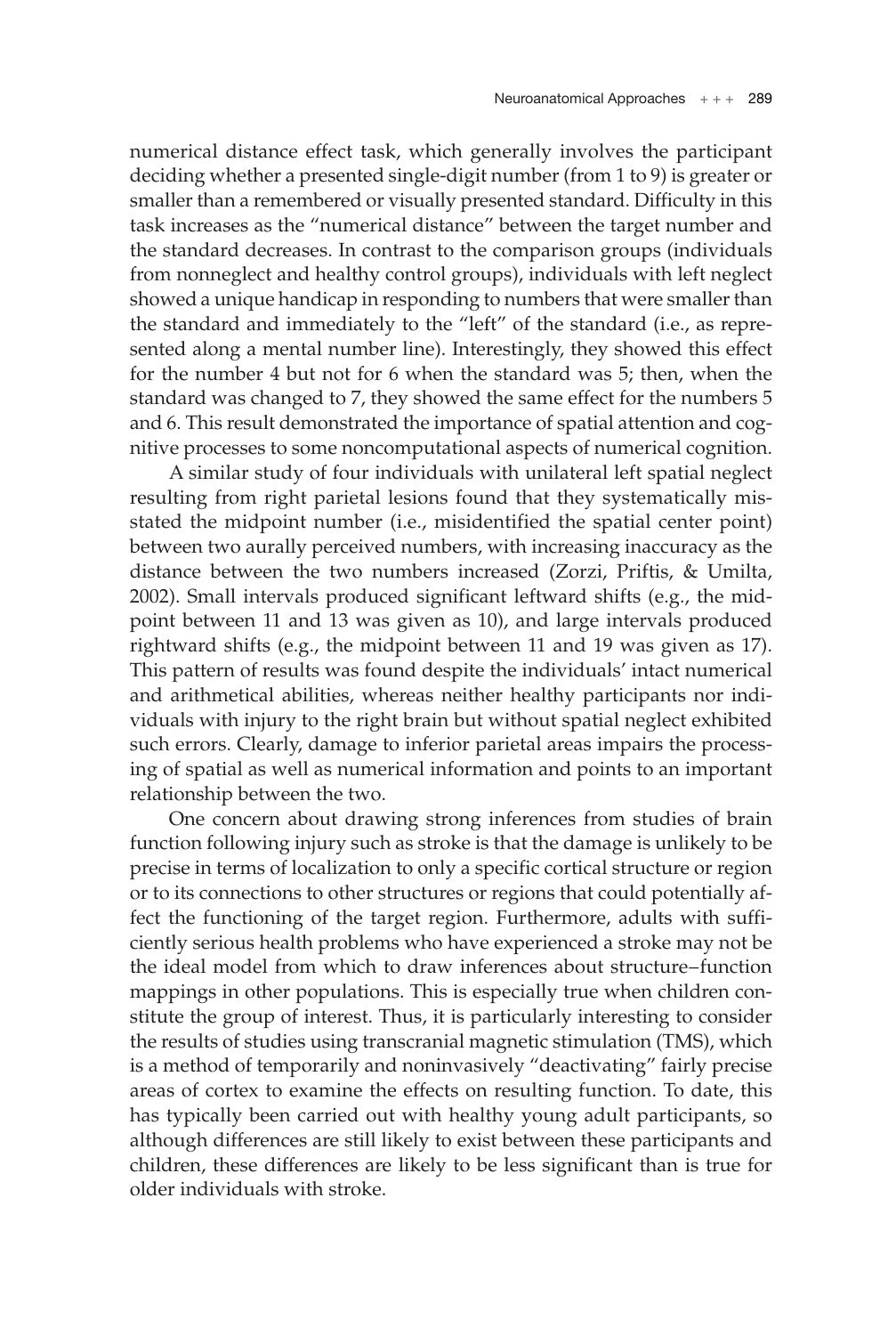One such study by Göbel and colleagues (Göbel, Calabria, Farne, & Rossetti, 2006) actually showed that the effect reported by Vuilleumier and colleagues (2004) could be transiently induced in healthy adults by simulating left-sided neglect. Using repetitive transcranial magnetic stimulation (rTMS), researchers temporarily deactivated the left and right posterior parietal sites (angular gyrus and posterior supramarginal gyrus) and medial occipital cortex. Before stimulation, the participants' error in the numerical bisection task varied with interval size, just as with Zorzi and colleagues's (2002) participants. However, error was significantly increased by rTMS over right posterior parietal cortex and shifted in the rightward direction (consistent with Zorzi et al.'s findings, as the intervals were large and varied from 16 to 64). A nonsignificant effect was found in the same direction for left parietal stimulation, but no effect was found on bisection error.

To summarize, these results show that adults who have achieved typically developed levels of numerical and arithmetical ability experience significant impairments in that domain when areas of the posterior parietal lobes are damaged or deactivated by rTMS. The posterior parietal areas implicated by most of these reports are the angular and supramarginal gyri. Some studies have also indicated that impairments can occur when either the left or right parietal areas are affected, although the effects are not identical. Researchers naturally concluded that, at least in adults, the posterior parietal lobes are critical brain regions for numerically related processing, especially when the tasks involved retain some of the spatial characteristics associated with more approximate numerical reasoning (such as magnitude comparison). The neglect studies also implicate spatial attention processes as an important component of numerical cognition. The weakness of these studies, from the standpoint of researchers whose goal is to accurately localize numerical functioning in the brains of typically developing adults, is their low spatial resolution (but see Chapter 12 for a discussion of insights gained on a wide range of numerical processes from neuropsychological case studies). Brain injury is never restricted to specific anatomical structures or circuits. Furthermore, although rTMS can be applied accurately to specific areas of the scalp, its effect has far less than pinpoint accuracy. Thus, in the 1990s, many researchers turned to the emerging technology of fMRI to gain much more accuracy in their attempt to localize numerical and arithmetical functioning in typically developing adults.

# **THE NEUROIMAGING CORRELATES OF NUMERICAL PROCESSING IN ADULTS**

Although space limitations prevent us from reviewing the now considerable number of functional neuroimaging studies of numerical processing, we will start by presenting perhaps the predominant view of the neural cir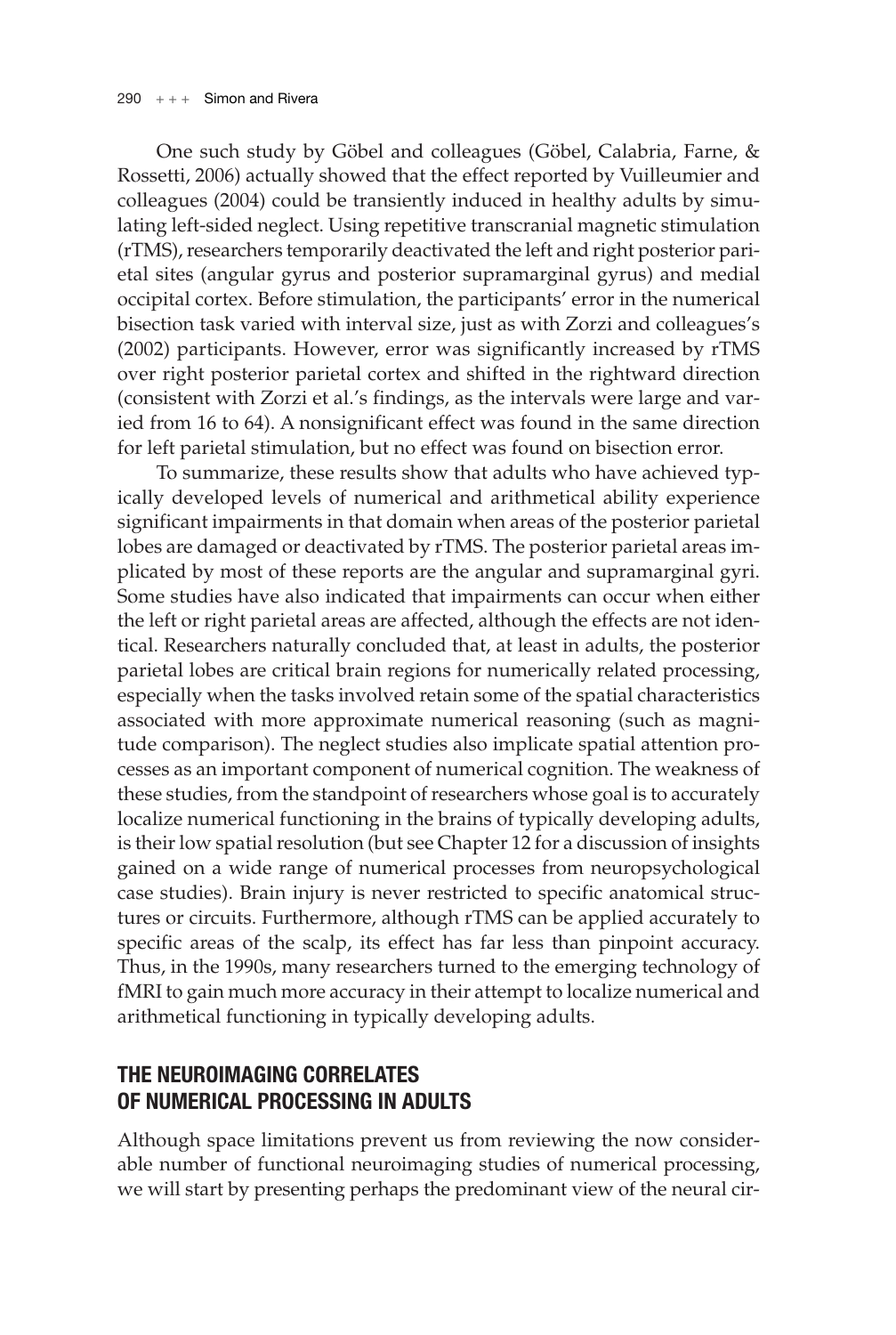cuitry involved. Then we will summarize several studies that augment or complement that view in one way or another.

Dehaene, Piazza, Pinel, and Cohen (2003) presented evidence from neuroimaging and neuropsychological (i.e., primarily individuals with lesions) studies in support of what they described as a "tentative model" for three parietal circuits on which number processing depends in adults who are typically developing. Despite their use of the term *parietal circuits,* each of the three components mentioned is actually a rather distinct anatomical structure. We will address other brain areas that appear to form circuits in tandem with these regions later in this section. The horizontal segment of the intraparietal sulcus (or HIPS) is the landmark that separates the superior and inferior sections of the parietal lobe. The reference known as *Gray's Anatomy* (Lewis, 1924) states that

From about the middle of the postcentral sulcus, or from the upper end of its inferior ramus, the horizontal portion of the intraparietal sulcus is carried backward and slightly upward on the parietal lobe, and is prolonged, under the name of the occipital ramus, on to the occipital lobe, where it divides into two parts, which form nearly a right angle with the main stem and constitute the transverse occipital sulcus. (pp. 828–829)

Dehaene and colleagues proposed that "a nonverbal representation of numerical quantity, perhaps analogous to a spatial map or 'number line' is present in the HIPS of both hemispheres" (2003, p. 489). They presented evidence that the HIPS is active when mental arithmetic requires a quantitative representation of numbers and when a comparative operation, such as is called upon by magnitude comparison or numerical distance effect tasks, is required. They also suggested that the HIPS is domain specific for numbers but indicated that it is not yet clear whether the HIPS "is strictly specific for numbers or whether it extends to other categories that have a strong spatial or serial component (e.g., the alphabet, days, months, spatial prepositions)" (p. 492).

The left angular gyrus (AG), located below and behind the HIPS in the posterior parietal lobe, is identified by Dehaene and colleagues (2003) as the locus of a very different kind of numerical processing. They stated that

The left AG does not seem to be concerned with quantity processing, but shows increasingly greater activation as tasks put greater requirement on verbal processing. We therefore propose that this region is part of the language system, and contributes to number processing only inasmuch as some arithmetic operations, such as multiplication, make particularly strong demands on a verbal coding of numbers. (2003, p. 494)

Finally, Dehaene and colleagues (2003) suggested that an area of the posterior superior parietal lobe (PSPL) behind the HIPS and above and more medial than the left angular gyrus is involved in number comparison, approximation, subtraction, and counting. This area also appears to be more active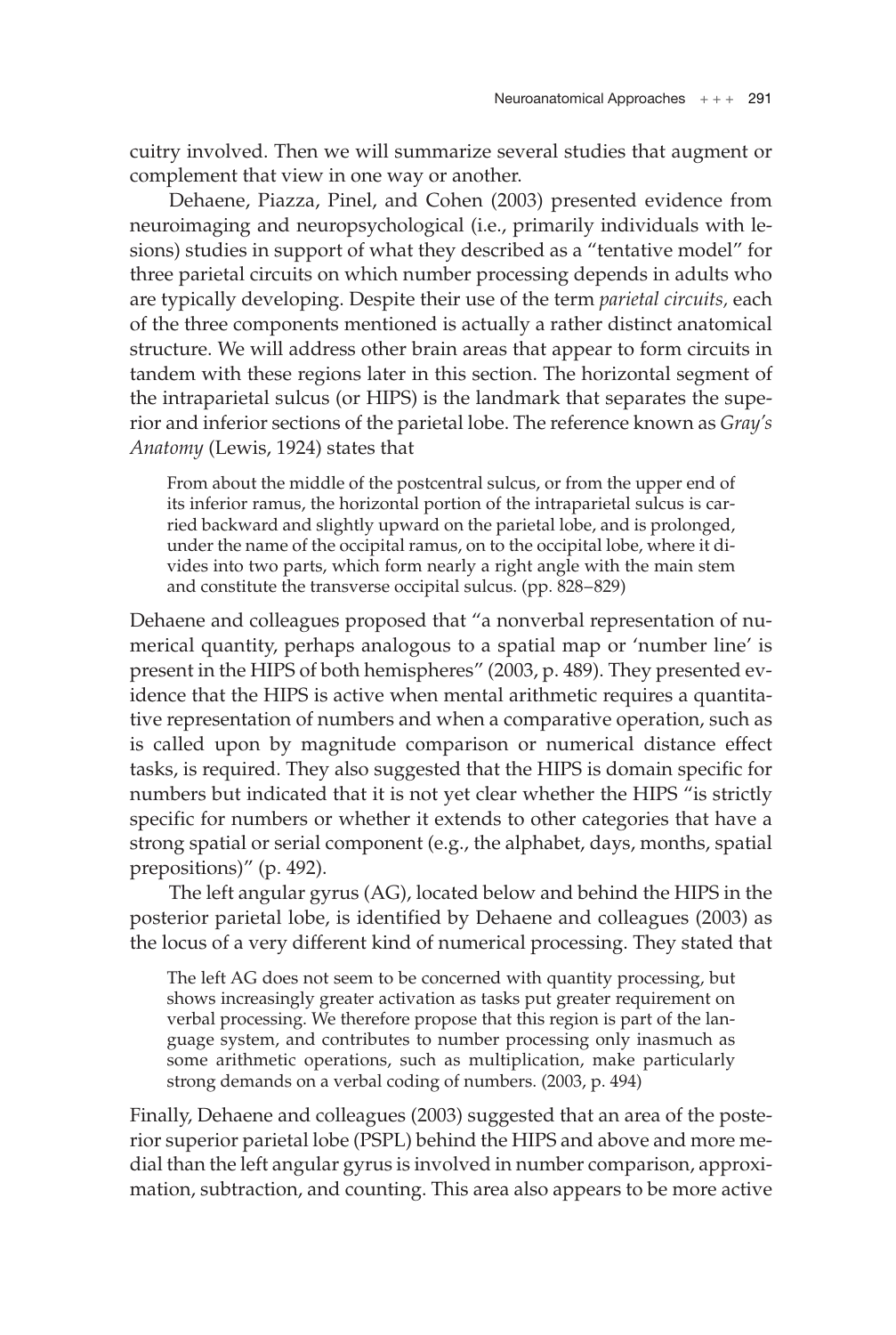when a participant carries out two operations during a calculation rather than a single one. The authors indicated that this area is not specific to the number domain. They explained that the PSPL is involved in these tasks because "it also plays a central role in a variety of visuospatial tasks including hand reaching, grasping, eye and/or attention orienting, mental rotation, and spatial working memory" (p. 498). It should be noted that Dehaene and colleagues (2003) were careful to limit their claims about the specificity of these regions for numerical processing to the HIPS only. Although their hypothesis appears to minimize the impact of development and experience by assuming "an initial prespecialization of the brain circuits that will ultimately support high-level arithmetic in adults" (p. 499), the authors indicated that "much of the human capacity for number processing [within the parietal lobe] relies on representations and processes that are not specific to the number domain" (p. 501). This at least leaves open the possibility implied by the lesion studies that spatial and attentional processes may not just be important components of fully developed numerical and mathematical cognition but may even be necessary precursor abilities. Such a view has been advanced by one of us (TJS) elsewhere (Simon, 1997, 1999).

Obviously, the three regions identified by Dehaene and colleagues (2003) are not the only brain areas that are consistently found to activate when typically developing adults engage in a range of numerical processing tasks. What follows is a very brief review of brain activations that show some degree of consistency for different kinds of tasks. Given the short history of neuroimaging studies in this domain, far too few studies have yet taken place for a definitive set of "typical adult numerical brain circuits" and their variants in special populations to have been identified. Except where specified, activations will refer to those found in young, healthy adults.

Perhaps the largest set of studies has employed magnitude comparison or numerical distance effect tasks, like those described earlier, to explore the neuroanatomy of numerical processing. Pinel and colleagues (Pinel, Dehaene, Riviere, & LeBihan, 2001; Pinel et al., 1999) not only reported parietal activations like those already described in response to such a task but they also found them to be part of a large, distributed network that "included visual and motor cortical areas as well as prefrontal and anterior cingulate cortices" (1999, p. 1477). Visual cortex is situated primarily in the occipital lobes, the most posterior lobe of the cerebral cortex, and is comprised of Brodmann's areas 17, 18, and 19. Motor cortex is the region of cerebral cortex that is situated in the most posterior part of the frontal lobe, just in front of the central sulcus, which divides frontal and parietal cortical areas. It is comprised of the primary motor cortex (Brodmann's area 4) and the lateral and medial premotor or supplementary motor cortex (Brodmann's area 6). These researchers took their studies a step further by carrying out fMRI and ERP experiments to enable a more precise examination of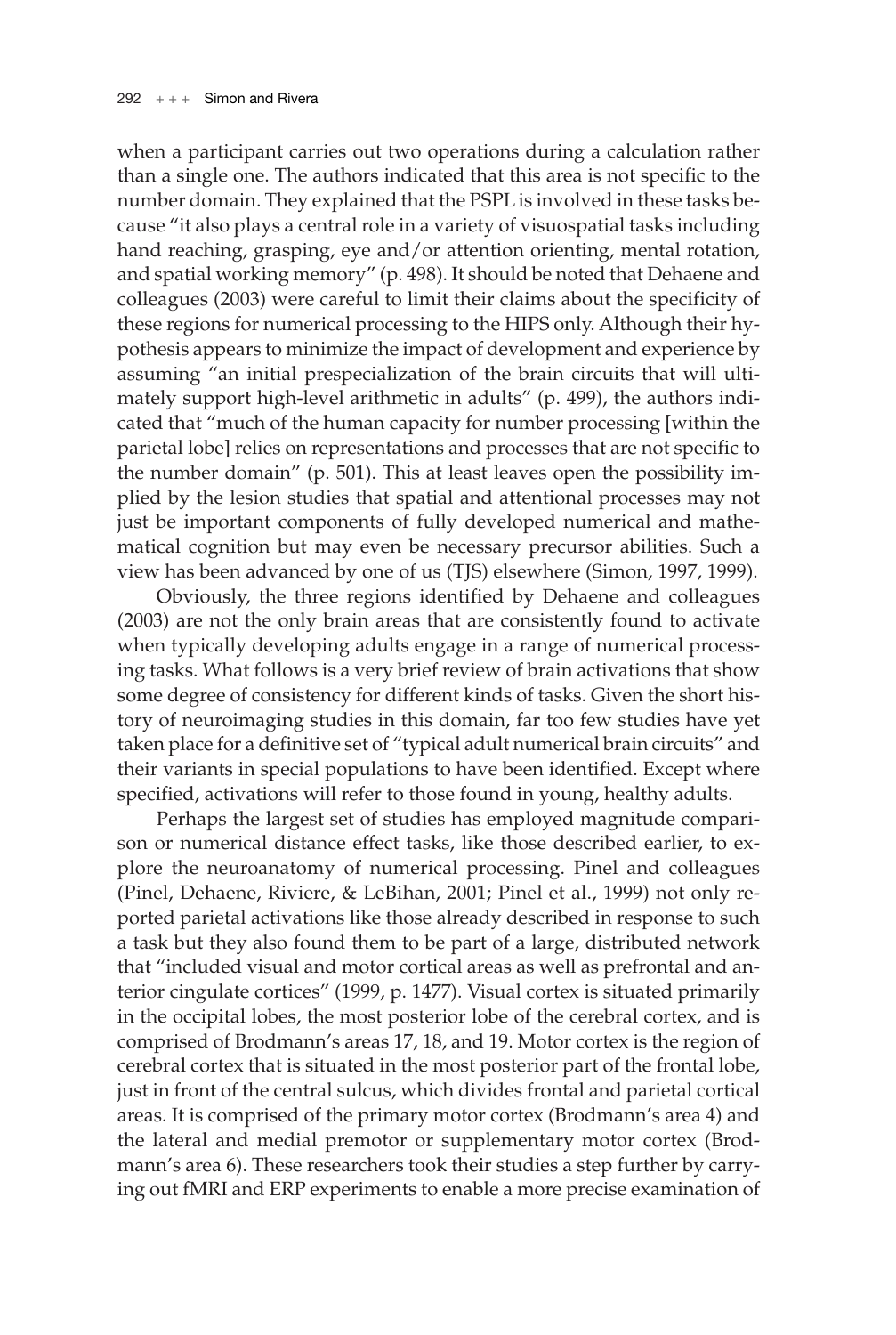the location and timing of brain activity during different processing stages of a magnitude comparison task. Their main finding was that varying numerical distance produced most activation change "in the bilateral parietal lobes, in the banks of the intraparietal sulcus, and in the precuneus, with small additional effects in the posterior cingulate cortex and middle temporal region" (Pinel et al., 2001, p. 1022). The intraparietal and precuneus areas appear to map rather closely onto the aforementioned HIPS and PSPL regions, respectively.

Turconi and her collaborators (Turconi, Jemel, Rossion, & Seron, 2004) used ERPs to compare processing on a magnitude comparison task with two tasks in which order (i.e., before or after the target in a list rather than smaller or greater magnitude) was the dimension of interest. They found that all three tasks were associated with neural activity in electrodes sited in the temporal, occipital, and parietal regions, and they also found activity in medial frontal regions. The distance effect task produced bilateral parietal activations that were more left biased when judging *magnitude* using numbers and more right biased when judging *order* using numbers. The control task of judging order using letters inverted the polarity of the ERP signal but still showed a bilateral parietal effect that was more pronounced in the left hemisphere.

Fulbright and colleagues (Fulbright, Manson, Skudlarski, Lacadie, & Gore, 2003) carried out an fMRI task that also required order judgments, either in terms of alphabetic location, position in the number line, or relative physical size of shapes. They also created "near" and "far" trials as in most distance effect studies. All three order tasks produced intraparietal sulcus activations. These were bilateral in all cases except for the physical size task, in which the left IPS activations did not reach the statistical threshold. Comparing near to far trials showed that the more difficult near trials activated inferior frontal regions for all three tasks, with the left supramarginal gyrus being the only parietal activation for numbers. Interestingly, the intraparietal sulcus was activated for near trials more than far only for physical size judgments.

Several studies have combined fMRI investigations of numerical magnitude comparison tasks with judgments made on other physical characteristics of the stimuli. Cohen-Kadosh and collaborators (Cohen-Kadosh et al., 2005) compared activations for comparisons based on number, physical size, and luminance, showing

Activation of a widespread cortical network that was highly similar for all the comparisons. Clusters of activation included the bilateral occipitotemporal and occipitoparietal pathways, IPS, FEF, SMA, IFG, insula and the sensorimotor areas. There was more activation in the right temporal lobe than the left, whereas the angular gyrus was more activated on the left than on the right. (pp. 1243–1244)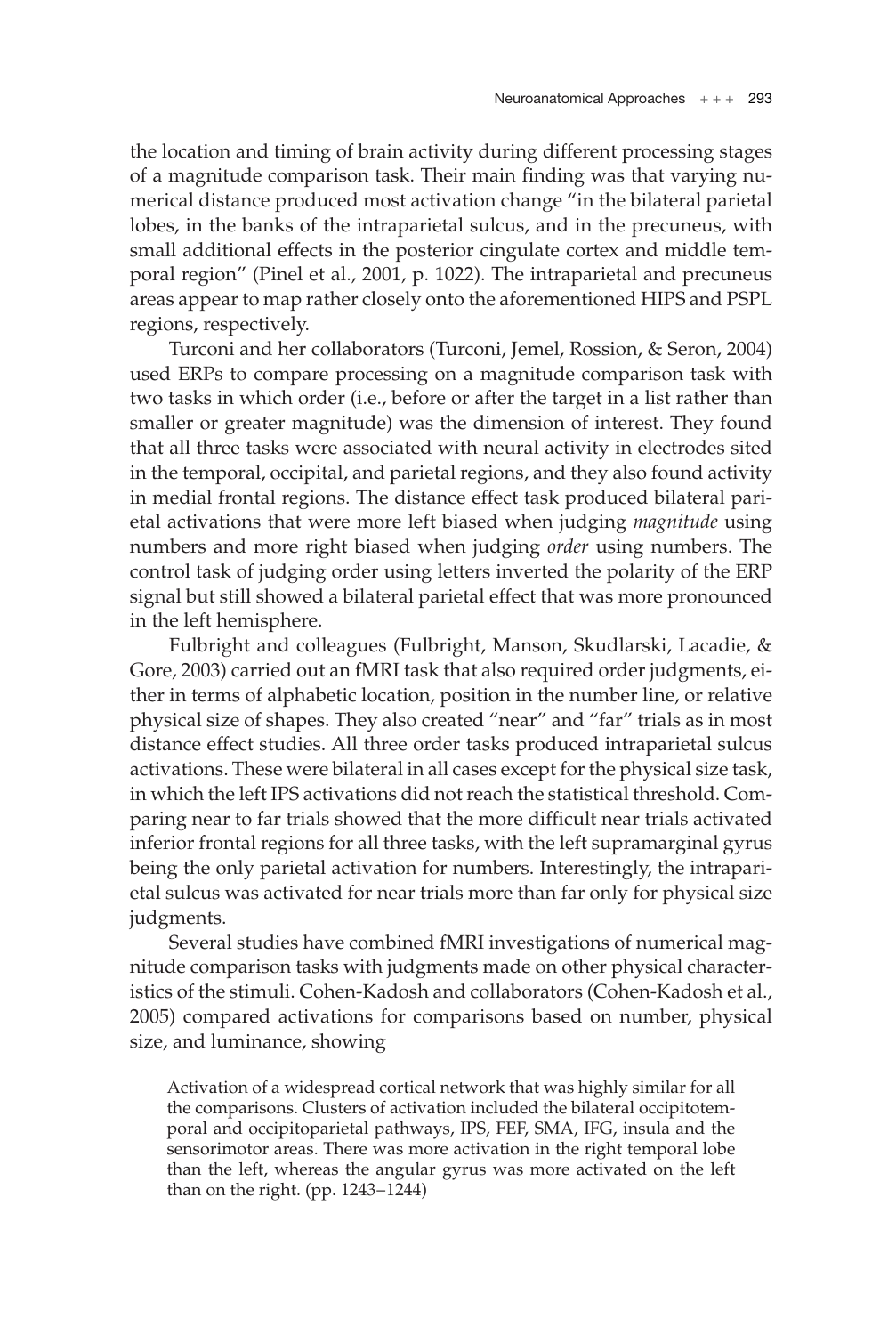(IPS is the intraparietal sulcus; FEF, SMA, and IFG are the frontal lobe areas of the frontal eye fields, supplementary motor areas, and the inferior frontal gyrus, respectively). Much of this network is similar to the extended one described earlier from Pinel et al.'s 2001 study. Although the intraparietal sulcus was activated by all three kinds of comparisons, the authors concluded that there was a specific area of the left IPS (and right temporal lobe) that was associated with the numerical distance effect.

A very similar study by Pinel and colleagues (Pinel, Piazza, LeBihan, & Dehaene, 2004) also required participants to compare physical size (with numbers and letters) and luminance as well as numerals. Numerical comparisons activated the HIPS area bilaterally as well as the left precentral gyrus, whereas the other comparisons activated different networks, each involving some part of the intraparietal sulcus (though not usually the HIPS). There was little overlap with Cohen-Kadosh and colleagues' (2005) activations for these other tasks. Despite the similarity of the judgments involved, these findings may have been due to great differences in the stimuli and task demands.

Overall, these studies appear to support the evidence for posterior parietal involvement in numerical processing, although not exactly in the same way as specified by Dehaene and colleagues (2003). These activation studies also introduce evidence of some prefrontal and temporal region involvement, as was indicated by the lesion literature. Finally, they also suggest that the posterior parietal activations observed are not necessarily domain specific and limited only to numerical cognition.

Of course, the tasks of judging numerical order or relative magnitude are only two of the numerically relevant tasks that adults might undertake. Several studies have addressed other aspects of numerically relevant processing. Using positron emission tomography (PET), Sathian and colleagues (1999) examined counting as well as visual search. Though subitizing (the rapid and accurate detection and enumeration of one to three objects) was most strongly associated with the middle occipital gyrus, counting activated a large fronto-parieto-cerebellar network that included the cerebellar vermis (the central or wormlike structure that separates the two hemispheres of the cerebellum), middle occipital regions, the right inferior frontal gyrus, and bilateral intraparietal sulcus areas. Similar middle occipital and intraparietal activations were found by Piazza and colleagues (Piazza, Mechelli, Butterworth, & Price, 2002) using fMRI, especially when six to nine randomly placed dots were presented. These studies contribute a further link between space and number processing. This is because counting of visually presented objects, which usually requires the use of spatial search and working memory processes, appears to also involve prefrontal along with similar posterior parietal regions to those seen in the magnitude comparison tasks.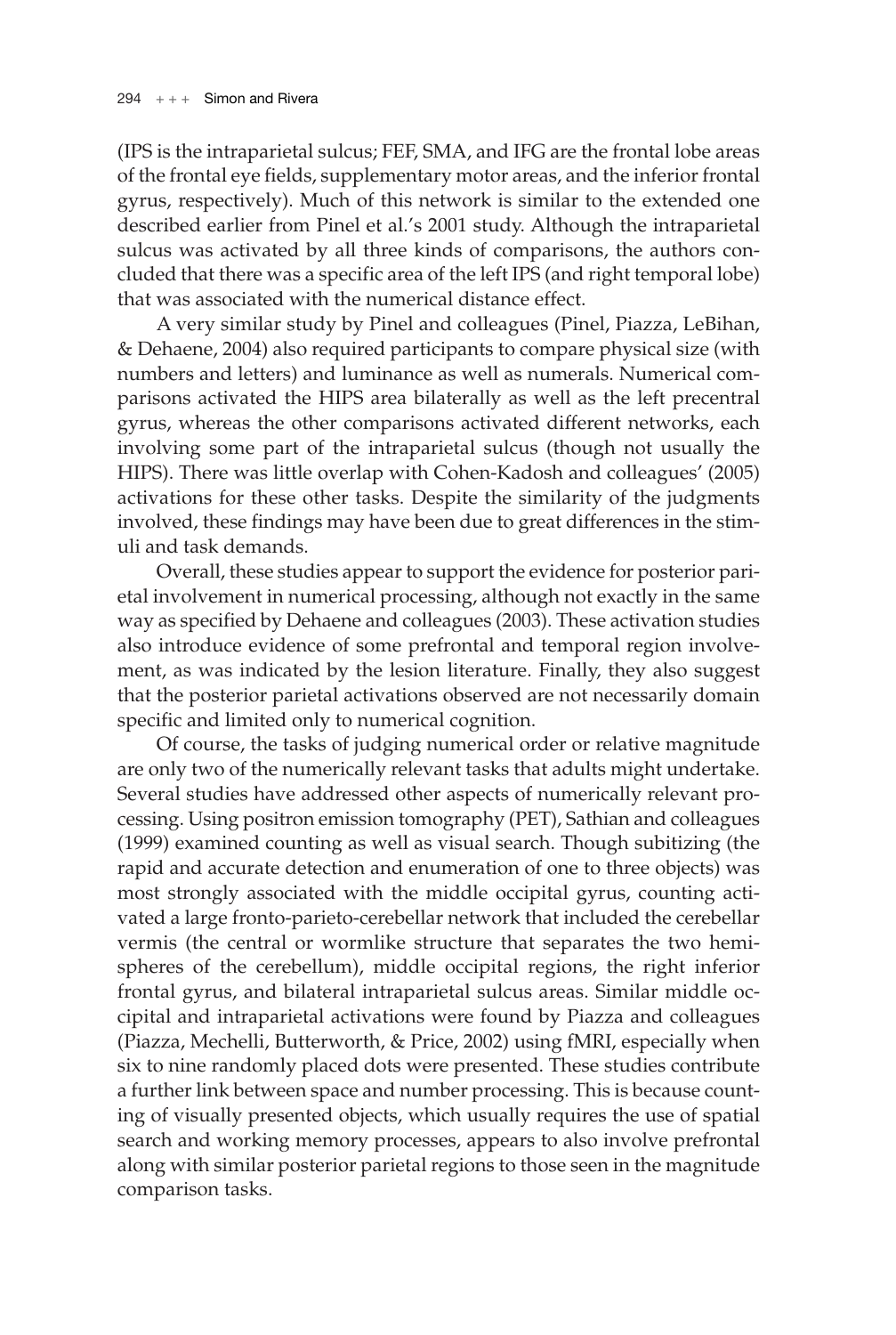Some studies have looked directly at activations associated with arithmetic itself. Dehaene and colleagues (Dehaene, Spelke, Pinel, Stanescu, & Tsivkin, 1999) examined the differences in brain activations when individuals chose an exact answer to computations (such as  $4 + 5 =$  either 9 or 7) compared with when they selected the best approximate, or most plausible, answer (such as  $4 + 5 =$  either 8 or 3). The latter task, which resembles a magnitude comparison judgment, activated the left and right intraparietal sulcus in the region of the HIPS along with the right superior parietal cortex and left prefrontal areas among others. The authors ascribe this activation pattern to the spatial nature of this version of the numerical task. Conversely, the exact calculation task, which the authors claim is based on wellestablished linguistic representations and processes, mainly activated a left inferior frontal region associated with verbal association tasks. This latter task also produced some parietal activations, including the left (and right) angular gyri and precuneus along with the left cingulate and right middle temporal areas, just below the inferior parietal supramarginal area. An associated ERP study produced signals consistent with the fMRI activations.

There seems to be rather less consensus concerning the brain regions involved in mental arithmetic. In a study with addition problems using Arabic numerals or canonical (i.e., dice-like) dot patterns, Venkatraman and colleagues (Venkatraman, Ansari, & Chee, 2005) found no differences between exact and approximate versions of their addition task and no significant activation in left hemisphere language areas for the exact addition task. In all cases, activations were produced bilaterally in the anterior IPS (in the same region as the HIPS) as well as the left posterior IPS and left precentral gyrus when compared with a control task that presented single examples of stimuli identical to those in each addition task. Those stimuli were chosen to control for the assumed automatic activation of magnitude-related areas of the parietal lobes in response to the viewing of any numbers and thus to isolate areas associated with mental addition. In addition, most tasks activated medial frontal gyrus, dorsolateral prefrontal cortex, insula, and fusiform gyrus. So the specifics of task design appear to affect the activations that are observed quite strongly in studies of mental arithmetic. This is presumably because they directly affect the representations and processes required for each different set of conditions.

Kong and colleagues (2005) studied much more complex, exact computation by using large magnitude addition and subtraction tasks whose products would not be readily available for retrieval from memory. The left posterior IPS, close to the area reported by Venkatraman and colleagues (2005), was activated for all computations along with the left inferior frontal gyrus, left superior parietal and precuneus regions, and the right inferior parietal lobe in the area of the supramarginal gyrus. When the more complex problems (involving borrowing and carrying) were compared with the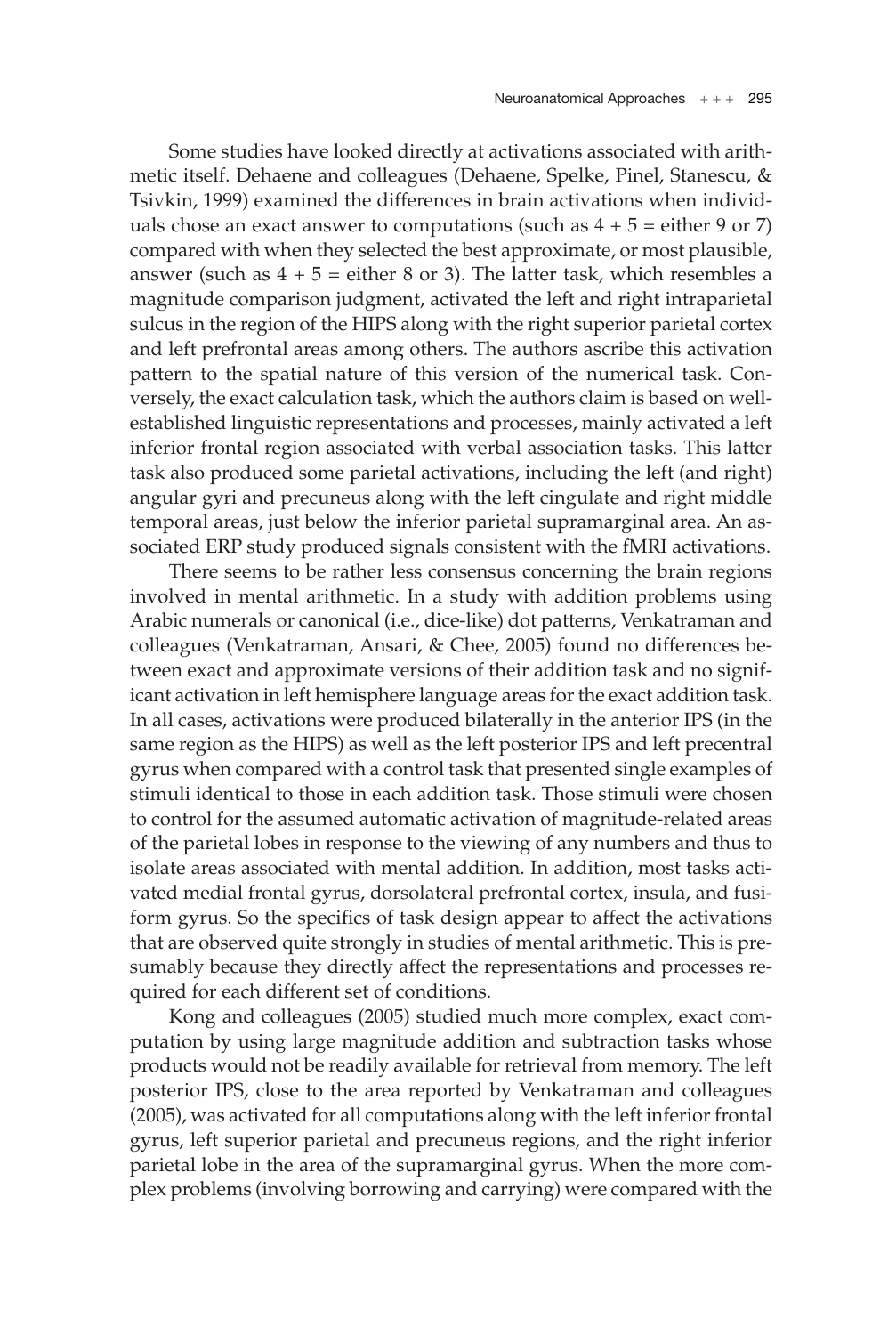simpler (not involving borrowing and carrying) ones, the left posterior IPS and left inferior frontal gyrus activations were accompanied by activity in the bilateral medial frontal and anterior cingulate cortex. Similar to Venkatraman and colleagues's study, all tasks activated the left insula along with the left occipital gyrus and medial frontal gyrus/cingulate cortex, and most tasks activated the left fusiform and right insula.

Menon and colleagues (Menon, Rivera, White, Eliez, et al., 2000; Menon, Rivera, White, Glover, & Reiss, 2000) examined the relative contributions of prefrontal and parietal regions to components of arithmetical processing. In their studies, participants were asked to indicate whether the given result for an arithmetic equation was correct or incorrect. Researchers manipulated complexity in terms of the number of operands a problem contained; they also manipulated difficulty in terms of the solution time available. Two-operand tasks were of the form  $1 + 2 = 3$ ; three-operand tasks were of the form  $6 - 3 + 5 = 7$ . Problems were presented either quickly (one every 3 seconds) or slowly (one every 6 seconds) during the fMRI scanning experiment. Because college-age adults solved the slow (6-second), easy (two-operand) problems fairly effortlessly, there were no significant activations during those trials. All of the other trial types activated a network rather similar to the other arithmetic studies: the inferior frontal gyrus, medial frontal gyrus, supramarginal and angular gyri in the inferior parietal lobe, and the presupplementary motor area. Because the task design involved one manipulation of difficulty that did not involve calculation (rate) and one that did (number of operands), it was possible to dissociate the relative neural contributions of these two factors. In response to an increase in rate (i.e., going from slow to fast presentation), frontal activity was observed—specifically in the left insula and the basal operculum of the orbitofrontal gyrus. The orbitofrontal cortex lies on the base of the frontal cortex in its most anterior segment, above the eyes or orbits. In response to an increase in the number of operands to be calculated (i.e., going from two to three), posterior parietal activity was observed, namely, the left and right angular gyrus. This dissociation served to pinpoint the areas responsible for arithmetic computation independent of other processing demands. Of note, in a follow-up experiment, the same authors showed that the only difference that discriminated a subset of the participants who produced 100% correct performance in the fast, difficult condition from those who made at least one error was significantly lower activation in the left angular gyrus. This is consistent with Dehaene and colleagues's (2003) claim that, in adults, this area typically activates for tasks such as mental arithmetic, and it suggests that the amount of activation may be positively correlated with the difficulty of the task for the participant.

A similar but much more intensive study of the effects of complexity on several types of numerical calculation tasks, and similarly structured but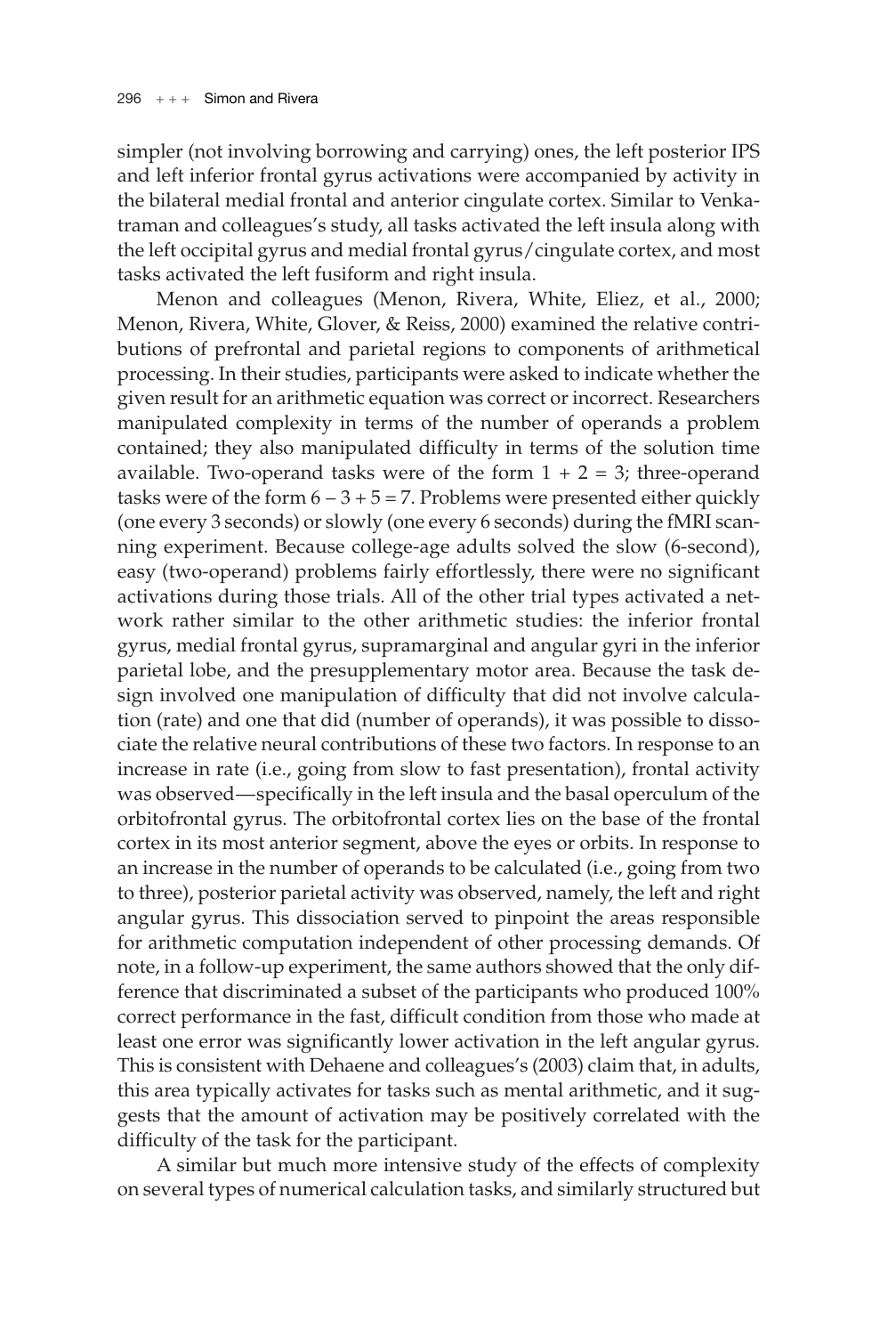nonnumerical reasoning tasks, was carried out by Gruber and colleagues (Gruber, Indefrey, Steinmetz, & Kleinschmidt, 2001). Despite the much greater numerical magnitude of the values used in this study than those used in the Menon and colleagues's studies (Menon, Rivera, White, Eliez, et al., 2000; Menon, Rivera, White, Glover, et al., 2000), all tasks, including the nonnumerical ones, nonetheless activated a very similar network of areas. Gruber and colleagues reported that their "five conditions showed a similar left-dominant, bilateral prefrontal, premotor and parietal response pattern" (p. 353). The main areas included the inferior frontal sulcus and gyrus, premotor cortex (the medial part of which overlaps with the supplementary motor area), the posterior intraparietal sulcus and adjacent inferior and superior parietal cortex, and the presupplementary motor area extending into the anterior cingulate cortex. Like Menon and colleagues's findings, the authors reported a particular focus of activity in the left angular gyrus associated with numerical calculation. Gruber et al. found a strong association between activations in the medial posterior parietal region and the easier tasks, but the harder tasks tended to activate left inferior, prefrontal cortex adjacent to the anterior inferior frontal sulcus and the anterior cingulate cortex.

A study by Delazer and colleagues (Delazer et al., 2003) took calculation a step further and trained healthy adults to carry out complex multiplication problems. They also increased the complexity in a series of conditions. Compared with a control number-matching condition, problems that required just fact retrieval activated a network rather similar to the ones described above in response to arithmetical tasks. This network comprised the bilateral posterior intraparietal sulcus and adjoining left angular gyrus; left superior, bilateral middle, and inferior frontal gyri; left precentral sulcus; insular cortex; and anterior cingulate and bilateral cerebellum. Moving from relatively easy fact retrieval problems to hard, novel, or untrained multiplication problems also produced bilateral activations in the posterior intraparietal sulcus, inferior frontal gyrus, and cerebellum. Left hemisphere activations of the superior frontal gyrus and cuneus were seen, along with activations of the right hemisphere fusiform and medial frontal gyrus. The difference between the hardest task (the untrained multiplication problems) and the more familiar trained multiplication problems was seen only in the left hemisphere. The less difficult problems activated posterior IPS, inferior parietal and sylvian fissure regions, lingual gyrus, and the inferior frontal gyrus more than did the more difficult problems. Conversely, the main effect of maximum difficulty was seen in activations of the left angular gyrus, inferior frontal, and anterior cingulate gyrus, along with bilateral paracentral and cerebellar hemisphere.

So the circuits involved in typical adults' processing of exact and approximate arithmetic remain rather less clear than for magnitude comparison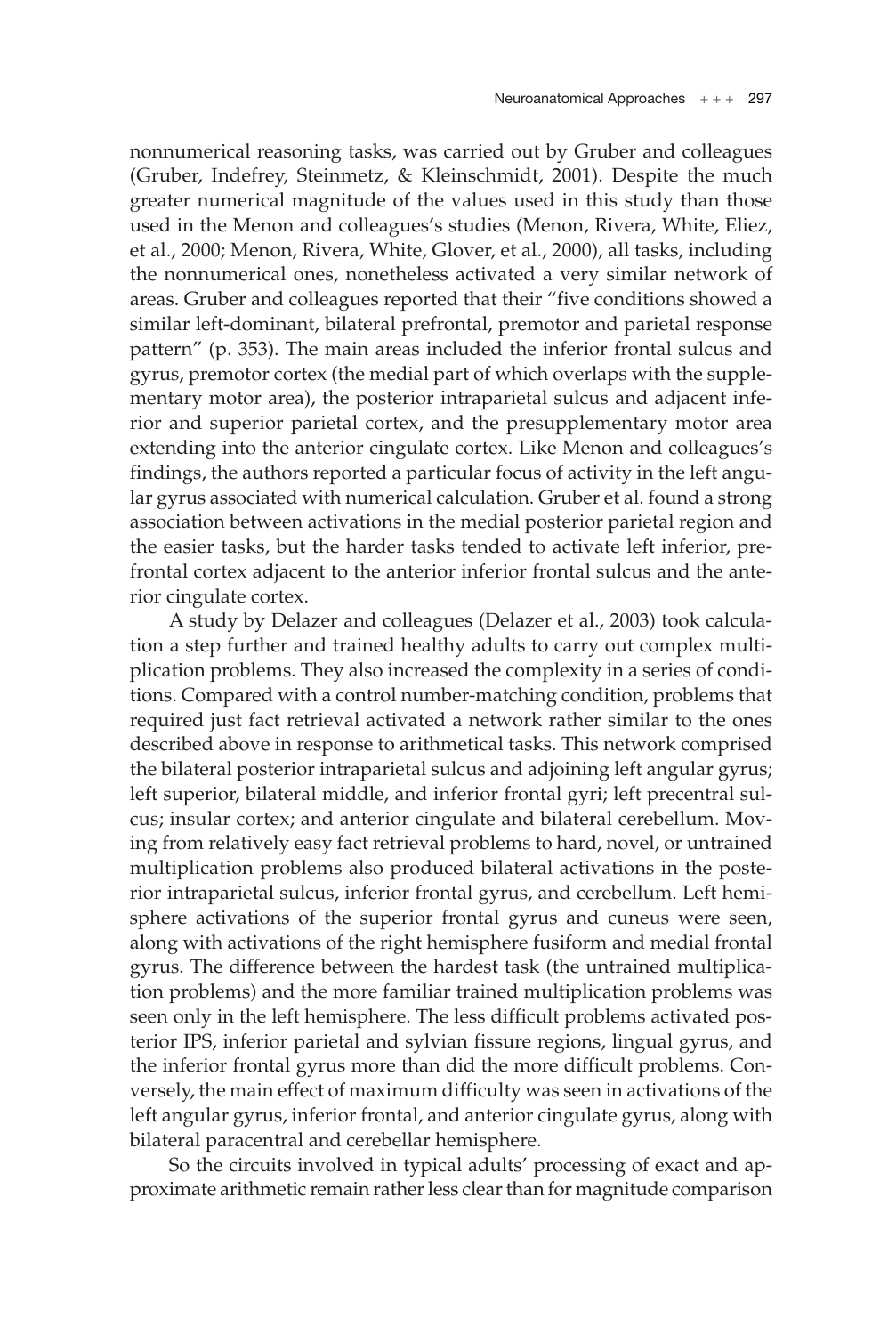tasks. However, this is not necessarily cause for concern. Instead, it demonstrates a central tenet of cognitive neuroscience studies: that *subtle changes in task requirements will have specific effects on the representational and processing demands of the subject, and these will be directly observable in terms of distinct activation patterns.* Overall, however, the brain does seem to rely on a complex and extensive set of prefrontal, cingulate, insular, parietal, and temporal regions depending on the nature and complexity of the task and the processes required of the participant. Clearly, an extensive program of cognitive neuroscience investigation is needed in order to specify the different processes associated with the wide range of numerical processes in which most adults engage and the neuroanatomical substrates with which they are associated.

## **NEUROIMAGING STUDIES OF NUMERICAL PROCESSING IN CHILDREN**

As with the lesion studies, most of what we know about the neuroanatomical correlates of numerical processing from neuroimaging studies has been garnered from investigations carried out with adult participants. This means that the pathways to typical and atypical development of numerical cognition and the necessary and sufficient building block competencies remain largely unstudied. It also means that the current consensus of the neurocognitive basis of function in this domain, as described previously, is likely to be skewed by the omission of developmental studies. However, brain imaging studies of mathematical reasoning have recently begun to be conducted with children only (Rivera, Reiss, Eckert, & Menon, 2005) and with both children and adults (Kawashima et al., 2004). Rivera and colleagues (2005) conducted fMRI with participants ranging in age from 9 to 18 years who performed a simple two-operand addition and subtraction task, for which accuracy was comparable across age. The study revealed both increases and decreases in activation with age, suggesting disparate levels and trajectories of functional maturation in particular brain regions. Although older children reached similar levels of accuracy on these simple problems to younger children, they presumably exhibited a more efficient recruitment of neural resources to do so. Accordingly, they demonstrated more activation in left parietal areas that have been consistently implicated in mental arithmetic processing, including the supramarginal gyrus and adjoining intraparietal sulcus. Older subjects also demonstrated more activation in the left lateral occipital-temporal cortex, an area thought to be important for visual word and symbol recognition (Cohen & Dehaene, 2004; Hart, Kraut, Kremen, Soher, & Gordon, 2000; Kronbichler et al., 2004; Price & Devlin, 2003, 2004). By contrast, younger subjects showed greater activation in the prefrontal cortex, including the dorsolateral and ventrolateral prefrontal cortex and anterior cingulate. Taken together, these find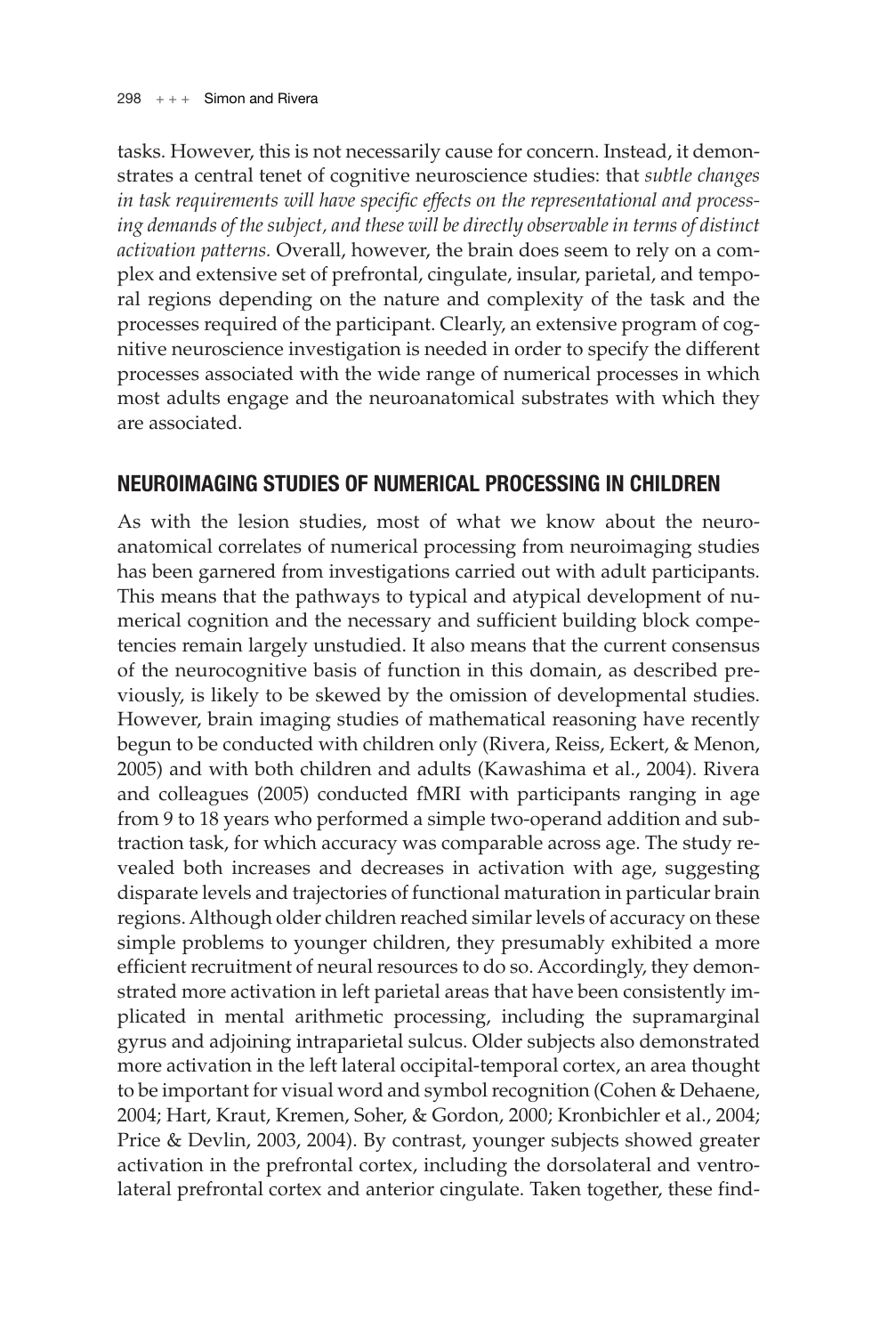ings suggest a process of increased functional specialization of the left posterior parietal cortex with age, with decreased dependence on working memory and attentional resources.

#### **SUMMARY AND DISCUSSION**

In this chapter, we have reviewed evidence from several sources that have been used to establish an understanding of the neuroanatomical correlates of numerical and mathematical thinking. Studies of adults who have experienced brain injury or who have had certain brain regions temporarily deactivated with transcranial magnetic stimulation indicate that posterior parietal areas are strongly associated with numerical competence. These studies also point to a relationship between spatial and numerical cognition, especially when magnitude comparison tasks are used. Various brain imaging methodologies (such as PET, fMRI, and ERP) have indicated that even those tasks tend to activate an extensive neural network involving the frontal and parietal lobes as well as some subcortical structures and the cerebellum. Studies of arithmetic show that different variants of this neural network become active depending on the precise details of the task requirements presented to the participant. This undoubtedly reflects the fact that different representations and processes are required by each task variant, and those differences involve different neural substrates for their implementation. The diversity of neural activity reported in response to the different tasks is clear evidence that the relationship between cognitive processes and neural substrates can be investigated and understood to a very high level of detail. Nonetheless, that encouraging interpretation does point to several shortcomings with the current state of this scientific enterprise.

One such weakness is that current understanding of how activity in the brain relates to mental processes associated with numerical and mathematical thinking does not provide a definitive picture of how domain specific that activity is. To an extent, this issue will be addressed when more developmental studies of the foundational competencies of mathematical cognition and studies of atypical development of numerical abilities are carried out. However, different views still remain and have yet to be reconciled. One position is that there are no initially domain-specific number areas in the brain and that neural circuits involved in the early development of object and spatial cognition, including spatial attention, form the foundation of the network that supports later mathematical ability (e.g., Simon, 1997). Another view suggests much more prespecification of a neuroanatomy for numerical processing. In this view, the horizontal section of the intraparietal sulcus (HIPS) has been advanced as a candidate for a domain-specific numerical processing region. Dehaene and colleagues stated "At least two of the three parietal circuits that we have described . . . are thought to be asso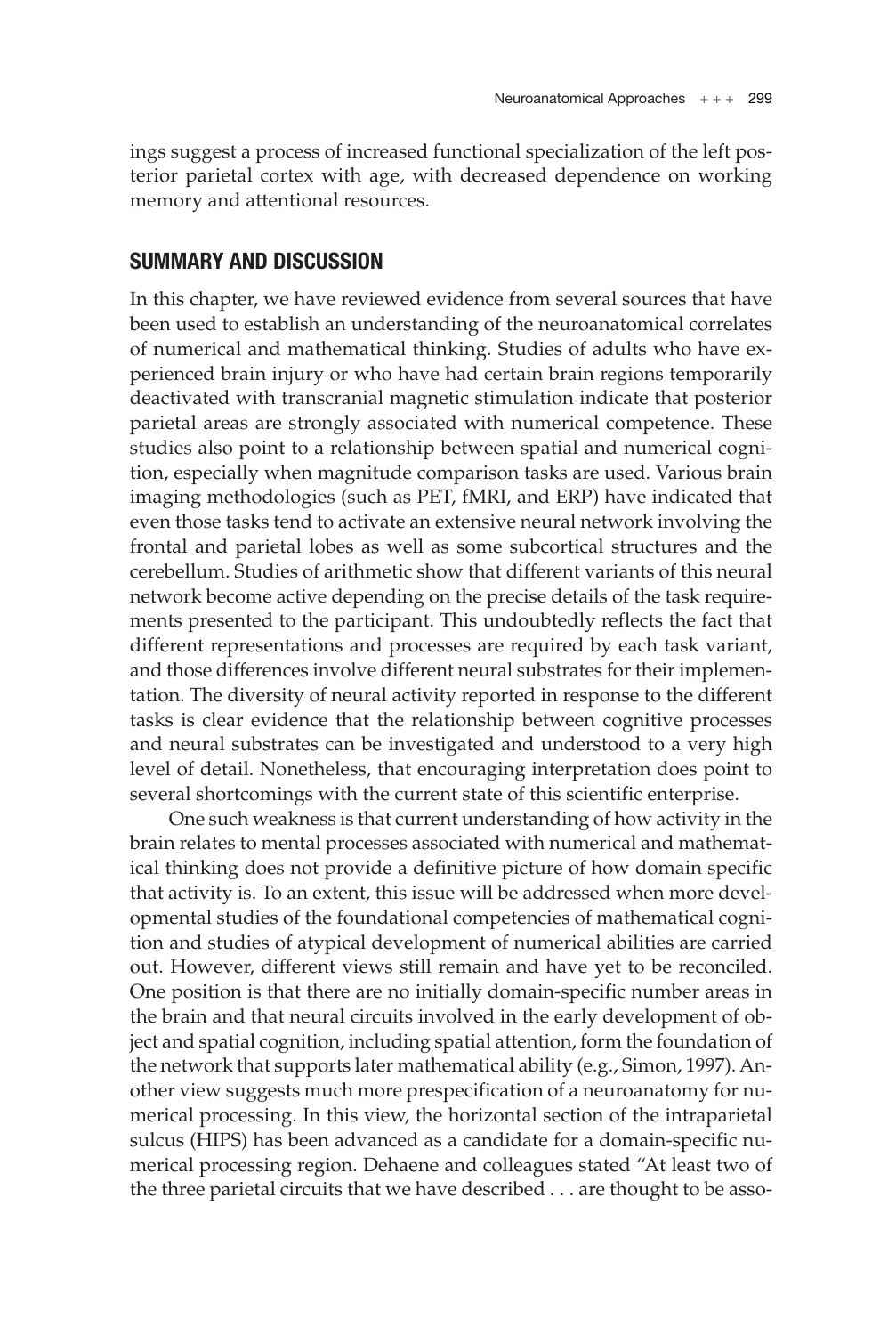ciated with broader functions than mere calculation" (2003, p. 501). The remaining HIPS area is, they claim, "a more plausible candidate for domain specificity," though they prefer the term "number-essential."

However, the HIPS region is also reliably activated in adults by many nonnumerical functions that might form the foundation for the construction of domain-specific numerical processing. In an fMRI experiment, Wojciulik and Kanwisher (1999) looked for overlap activation in multiple tasks (AOMT) involving spatial attention and object processing. None of the tasks was numerical in nature. The most reliable areas of AOMT were in the intraparietal sulcus, with most participants activating a region that Wojciulik and Kanwisher referred to as anterior intraparietal sulcus (AIPS). The location of this region and the volume of activated tissue indicate strong overlap with Dehaene and colleagues's HIPS region. Another, even more reliably activated part of the IPS was the one at the junction of the transverse occipital sulcus (IPTO), leading to Wojciulik and Kanwisher's conclusion that "IPTO and AIPS . . . may be part of a more extensive network of overlapping activations that span much of IPS and SPL" (1999, p. 750). This means that both the HIPS and superior parietal "numerical circuits" described by Dehaene and colleagues (2003) would be included in these regions. Shuman and Kanwisher (2004) even directly tested the numerical domain specificity claim for HIPS by using nonsymbolic stimuli to test for numerical versus nonnumerical judgments and for difficulty effects. They concluded that their experiments "failed to support the hypothesis that the human parietal lobe contains the neural instantiation of a domain specific mechanism for representing abstract numerical magnitude" (p. 7).

Another shortcoming of the current body of evidence is that almost all of the neuroanatomical studies of numerical cognition have been carried out on adults. This is perfectly understandable in a historical context. It is likely, however, that the impression left by these studies of a single "neuroanatomy of mathematical ability" is a false one. If subtle changes in representation and processing are related to significant changes in neural activations, then the neural activation seen in children who are typically developing (i.e., who are in the fluid state of still acquiring numerical and mathematical knowledge and skills) might be quite different from that reported in typically developed adults, who have crystallized that ability. The neural activity associated with those processes used by children who are not developing typically in the acquisition of numerical competence will likely be characteristically different from both of those groups. Thus, it is safest to assume for now that there will be different neuroanatomical correlates associated with the varieties of numerical abilities that individuals have at different points in the lifespan. Considerable research is clearly needed in order to specify those different patterns.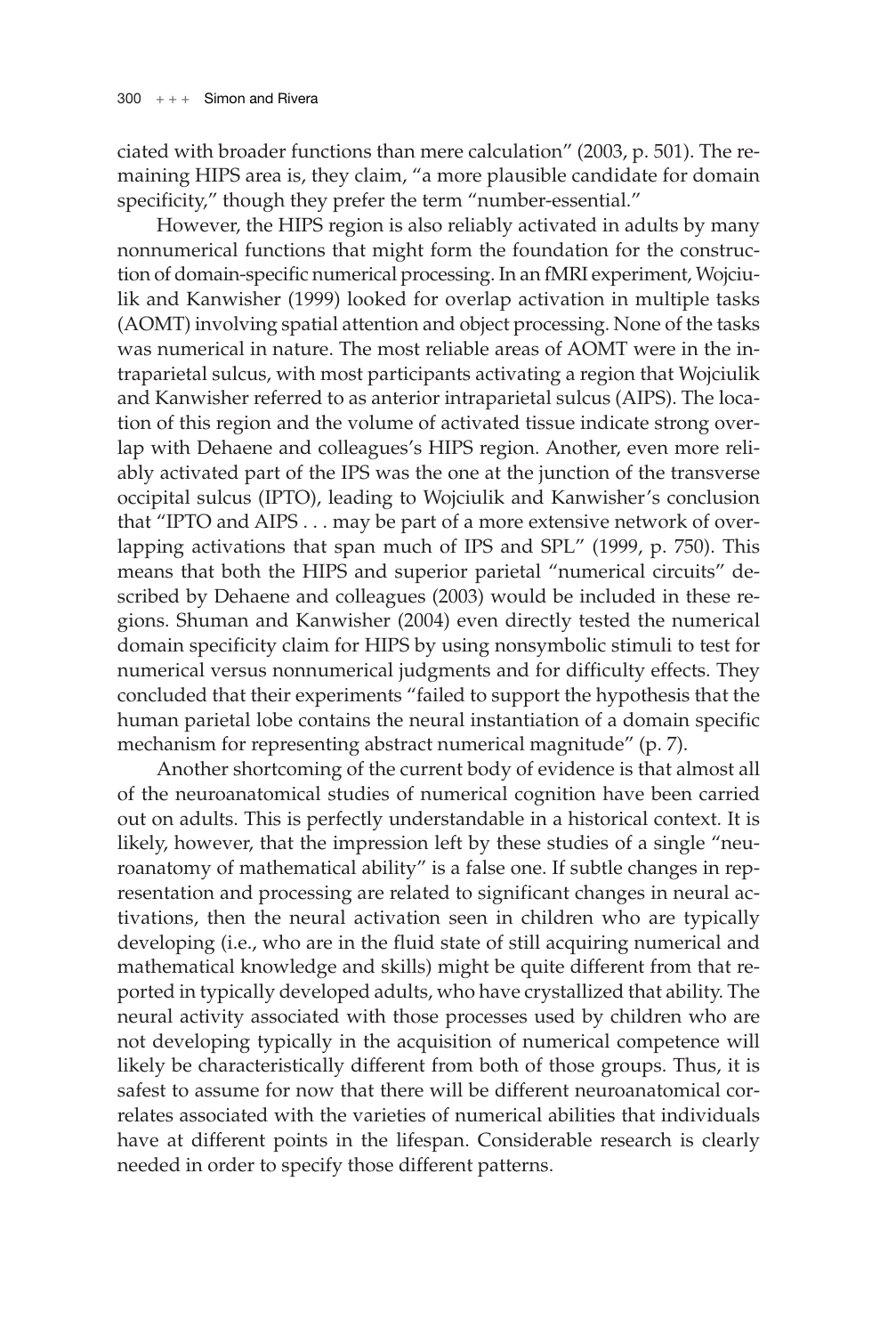The activation of brain regions detected in adults in response to numerical tasks should not necessarily lead one to assume that those circuits are hardwired into the brain and prespecified as the basis of numerical processing. To adopt such a view would lead to the further inference that numerical and mathematical disability necessarily arises from lesions to or dysfunctions in those specific circuits. Indeed, as Johnson and colleagues (Johnson, Halit, Grice, & Karmiloff-Smith, 2002) suggested, those two assumptions are inappropriate for understanding typical and atypical neural development in any domain. The former, or "static," assumption is that brain–behavior relationships are fixed and that the age at which individuals are studied in order to determine that relationship is unimportant. The latter, or "deficit," assumption refers to the unidirectional inference that "damage to specific neural substrates both causes and explains the behavioral deficits observed in developmental disorders" (p. 525).

Despite this critique, the assumptions just described remain widespread and are implied by Landerl and colleagues's (Landerl, Bevan, & Butterworth, 2004) statement that "neuropsychological evidence indicates that numerical processing is localized to the parietal lobes bilaterally, in particular the intra-parietal sulcus (Dehaene et al., 2003), and is independent of other abilities. Developmental dyscalculia is likely to be the result of the failure of these brain areas to develop normally, whether because of injury or because of genetic factors" (p. 121). Obviously, a greater understanding of these issues is needed and will likely emerge only when extensive developmental studies of typical and atypical numerical and mathematical cognitive development have been carried out using experimental and neuroimaging methods. The results of such a program of research are likely to provide deep insights into the cognitive and neuroanatomical bases of numerical and mathematical disability that will help us to understand and ultimately remediate or even prevent such outcomes from occurring.

#### **REFERENCES**

- Benson, D.F., & Weir, W.F. (1972). Acalculia: Acquired anarithmetia. *Cortex, 8*(4), 465–472.
- Buxton, R. (2002). *Introduction to functional magnetic resonance imaging: Principles and techniques.* New York: Cambridge University Press.
- Canobi, K.H., Reeve, R.A., & Pattison, P.E. (2002). Young children's understanding of addition concepts. *Educational Psychology, 22*(5), 513–532.
- Chatterjee, A. (2002). Neglect: A disorder of spatial attention. In M. D'Esposito (Ed.), *Neurological foundations of cognitive neuroscience* (pp. 1–26). Cambridge, MA: MIT Press.
- Cipolotti, L., Butterworth, B., & Denes, G. (1991). A specific deficit for numbers in a case of dense acalculia. *Brain, 114,* 2619–2637.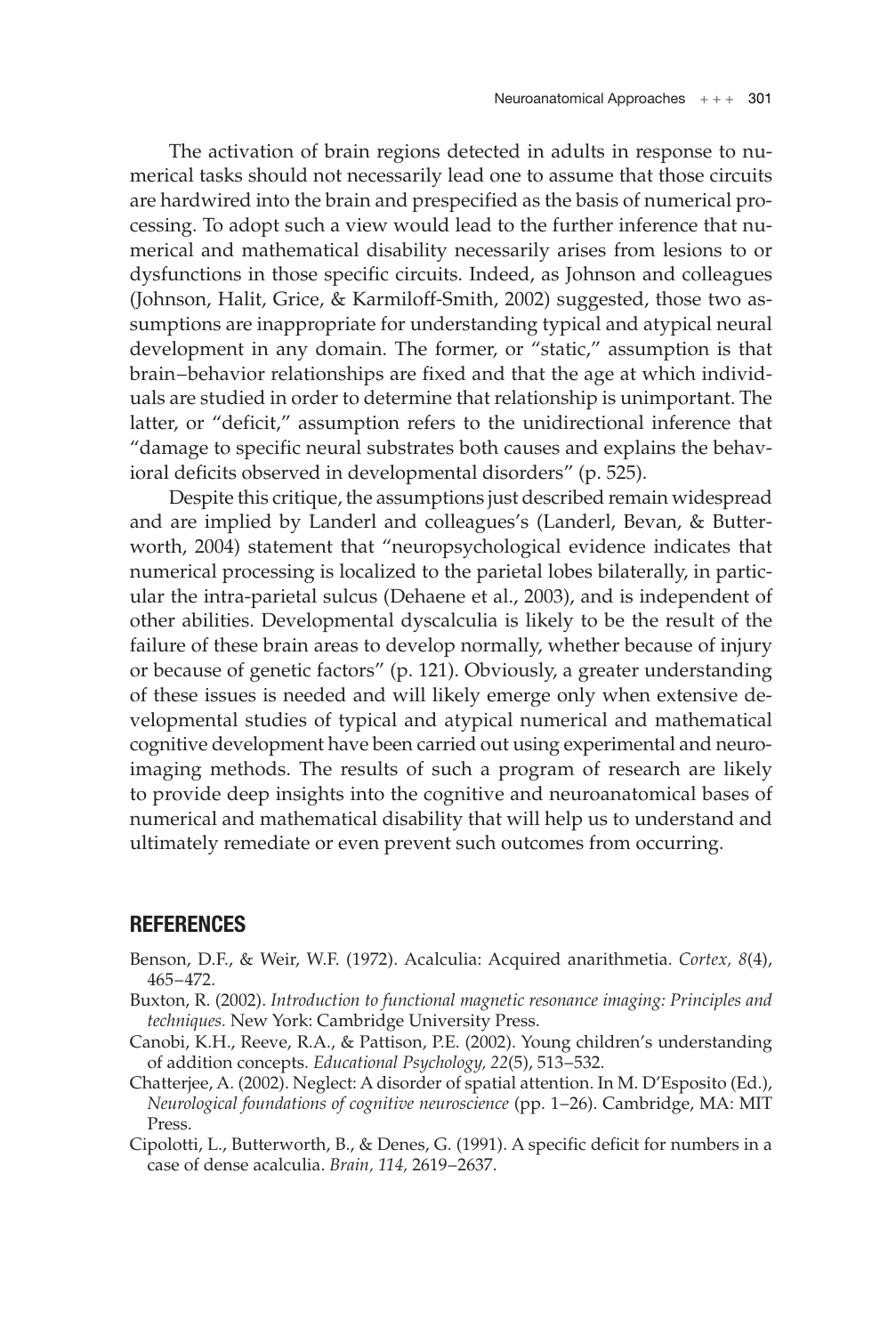- Cohen, L., & Dehaene, S. (2004). Specialization within the ventral stream: The case for the visual word form area. *NeuroImage, 22*(1), 466–476.
- Cohen, L., Dehaene, S., Chochon, F., Lehericy, S., & Naccache, L. (2000). Language and calculation within the parietal lobe: A combined cognitive, anatomical and fMRI study. *Neuropsychologia, 38*(10), 1426–1440.
- Cohen-Kadosh, R., Henik, A., Rubinsten, O., Mohr, H., Dori, H., van de Ven, V., et al. (2005). Are numbers special? The comparison systems of the human brain investigated by fMRI. *Neuropsychologia, 43*(9), 1238–1248.
- Damasio, H., Grabowski, T., Frank, R., Galaburda, A.M., & Damasio, A.R. (1994). The return of Phineas Gage: Clues about the brain from the skull of a famous patient. *Science, 264*(5162), 1102–1105.
- Dehaene, S. (1997). *The number sense: How the mind creates mathematics.* New York: Oxford University Press.
- Dehaene, S., & Cohen, L. (1991). Two mental calculation systems: A case study of severe acalculia with preserved approximation. *Neuropsychologia, 29*(11), 1045–1054.
- Dehaene, S., Piazza, M., Pinel, P., & Cohen, L. (2003). Three parietal circuits for number processing. *Cognitive Neuropsychology, 20,* 487–506.
- Dehaene, S., Spelke, E.S., Pinel, P., Stanescu, R., & Tsivkin, S. (1999). Sources of mathematical thinking: Behavioral and brain imaging evidence. *Science, 284,* 970–974.
- Delazer, M., Domahs, F., Bartha, L., Brenneis, C., Lochy, A., Trieb, T., et al. (2003). Learning complex arithmetic—An fMRI study. *Cognitive Brain Research, 18*(1), 76–88.
- El Yagoubi, R., Lemaire, P., & Besson, M. (2005). Effects of aging on arithmetic problem-solving: An event-related brain potential study. *Journal of Cognitive Neuroscience, 17*(1), 37–50.
- Fasotti, L., Eling, P.A., & Bremer, J.J. (1992). The internal representation of arithmetical word problem sentences: Frontal and posterior-injured patients compared. *Brain and Cognition, 20(2),* 245–263.
- Fox, P.T., Raichle, M.E., Mintun, M.A., & Dence, C. (1988). Nonoxidative glucose consumption during focal physiologic neural activity. *Science, 241*(4864), 462–464.
- Fulbright, R.K., Manson, S.C., Skudlarski, P., Lacadie, C.M., & Gore, J.C. (2003). Quantity determination and the distance effect with letters, numbers, and shapes: A functional MR imaging study of number processing. *American Journal of Neuroradiology, 24*(2), 193–200.
- Fuson, K.C. (1992). Research on whole number addition and subtraction. In D.A. Grouws (Ed.), *Handbook of research on mathematics teaching and learning* (pp. 243–275). New York: Macmillan.
- Galfano, G., Mazza, V., Angrilli, A., & Umilta, C. (2004). Electrophysiological correlates of stimulus-driven multiplication facts retrieval. *Neuropsychologia, 42*(10), 1370–1382.
- Geary, D.C., & Wiley, J.G. (1991). Cognitive addition: Strategy choice and speedof-processing differences in young and elderly adults. *Psychology and Aging, 6*(3), 474–483.
- Göbel, S.M., Calabria, M., Farne, A., & Rossetti, Y. (2006). Parietal rTMS distorts the mental number line: Simulating 'spatial' neglect in healthy subjects. *Neuropsychologia, 44*(6), 860–868.
- Grafman, J., Passafiume, D., Faglioni, P., & Boller, F. (1982). Calculation disturbances in adults with focal hemispheric damage. *Cortex, 18*(1), 37–49.
- Gruber, O., Indefrey, P., Steinmetz, H., & Kleinschmidt, A. (2001). Dissociating neural correlates of cognitive components in mental calculation. *Cerebral Cortex, 11*(4), 350–359.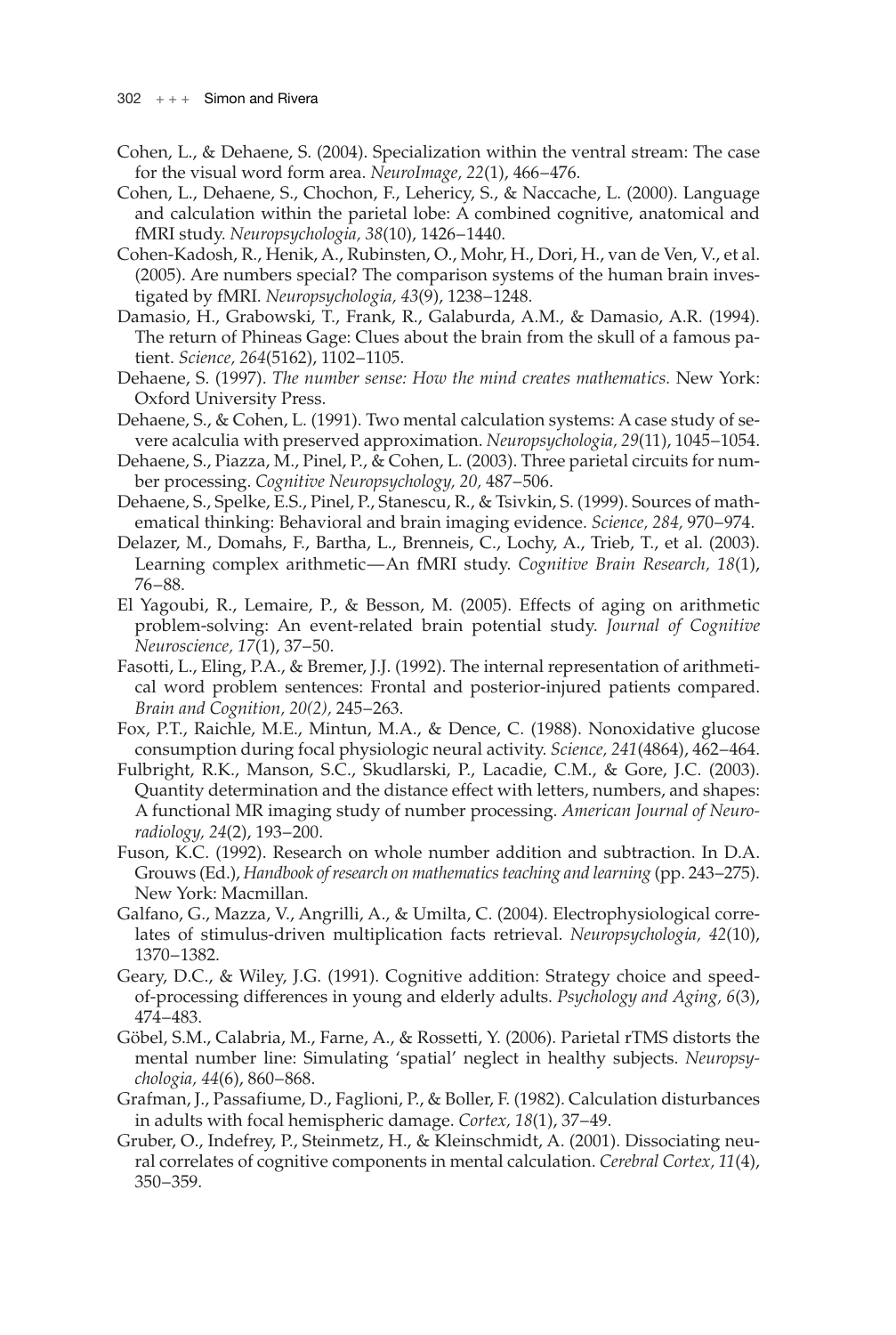- Hart, J., Jr., Kraut, M.A., Kremen, S., Soher, B., & Gordon, B. (2000). Neural substrates of orthographic lexical access as demonstrated by functional brain imaging. *Neuropsychiatry, Neuropsychology, & Behavioral Neurology, 13*(1), 1–7.
- Henschen, S. (1920). *Klinische und anatomische beitraege sur pathologie des Gehirns* (Vol. 5). Stockholm: Nordiska Bokhandeln.
- Iguchi, Y., & Hashimoto, I. (2000). Sequential information processing during a mental arithmetic is reflected in the time course of event-related brain potentials. *Clinical Neurophysiology, 111*(2), 204–213.
- Johnson, M.H., Halit, H., Grice, S.J., & Karmiloff-Smith, A. (2002). Neuroimaging of typical and atypical development: A perspective from multiple levels of analysis. *Developmental Psychopathology, 14*(3), 521–536.
- Kawashima, R., Taira, M., Okita, K., Inoue, K., Tajima, N., Yoshida, H., et al. (2004). A functional MRI study of simple arithmetic—A comparison between children and adults. *Cognitive Brain Research, 18*(3), 227–233.
- Kong, J., Wang, C., Kwong, K., Vangel, M., Chua, E., & Gollub, R. (2005). The neural substrate of arithmetic operations and procedure complexity. *Cognitive Brain Research, 22*(3), 397–405.
- Kronbichler, M., Hutzler, F., Wimmer, H., Mair, A., Staffen, W., & Ladurner, G. (2004). The visual word form area and the frequency with which words are encountered: Evidence from a parametric fMRI study. *NeuroImage, 21*(3), 946–953.
- Lampl, Y., Eshel, Y., Gilad, R., & Sarova-Pinhas, I. (1994). Selective acalculia with sparing of the subtraction process in a patient with left parietotemporal hemorrhage. *Neurology, 44*(9), 1759–1761.
- Landerl, K., Bevan, A., & Butterworth, B. (2004). Developmental dyscalculia and basic numerical capacities: A study of 8–9-year-old students. *Cognition, 93*(2), 99–125.
- Levy, L.M., Reis, I.L., & Grafman, J. (1999). Metabolic abnormalities detected by 1H-MRS in dyscalculia and dysgraphia. *Neurology, 53,* 639–641.
- Lewis, W.H. (1924). *Anatomy of the human body by Henry Gray* (21st ed.). Philadelphia & New York: Lea & Febiger.
- Luck, S. (2005). *An introduction to the event-related potential technique.* Cambridge, MA: MIT Press.
- McCarthy, R.A., & Warrington, E.K. (1988). Evidence for modality-specific meaning systems in the brain. *Nature, 334*(6181), 428–430.
- Menon, V., Rivera, S.M., White, C.D., Eliez, S., Glover, G.H., & Reiss, A.L. (2000). Functional optimization of arithmetic processing in perfect performers. *Cognitive Brain Research, 9*(3), 343–345.
- Menon, V., Rivera, S.M., White, C.D., Glover, G.H., & Reiss, A.L. (2000). Dissociating prefrontal and parietal cortex activation during arithmetic processing. *NeuroImage, 12,* 357–365.
- Montgomery, R.W., Montgomery, L.D., & Guisado, R. (1992). Cortical localization of cognitive function by regression of performance on event-related potentials. *Aviation, Space, and Environmental Medicine, 63*(10), 919–924.
- Murphy, M.M., Mazzocco, M.M.M., Gerner, G., & Henry, A.E. (2006). Mathematics learning disability in girls with Turner syndrome or fragile X syndrome. *Brain and Cognition, 61*(2), 195–210.
- Ojemann, G.A. (1974). Mental arithmetic during human thalamic stimulation. *Neuropsychologia, 12*(1), 1–10.
- Pauli, P., Lutzenberger, W., Rau, H., Birbaumer, N., Rickard, T.C., Yaroush, R.A., et al. (1994). Brain potentials during mental arithmetic: Effects of extensive practice and problem difficulty. *Cognitive Brain Research, 2*(1), 21–29.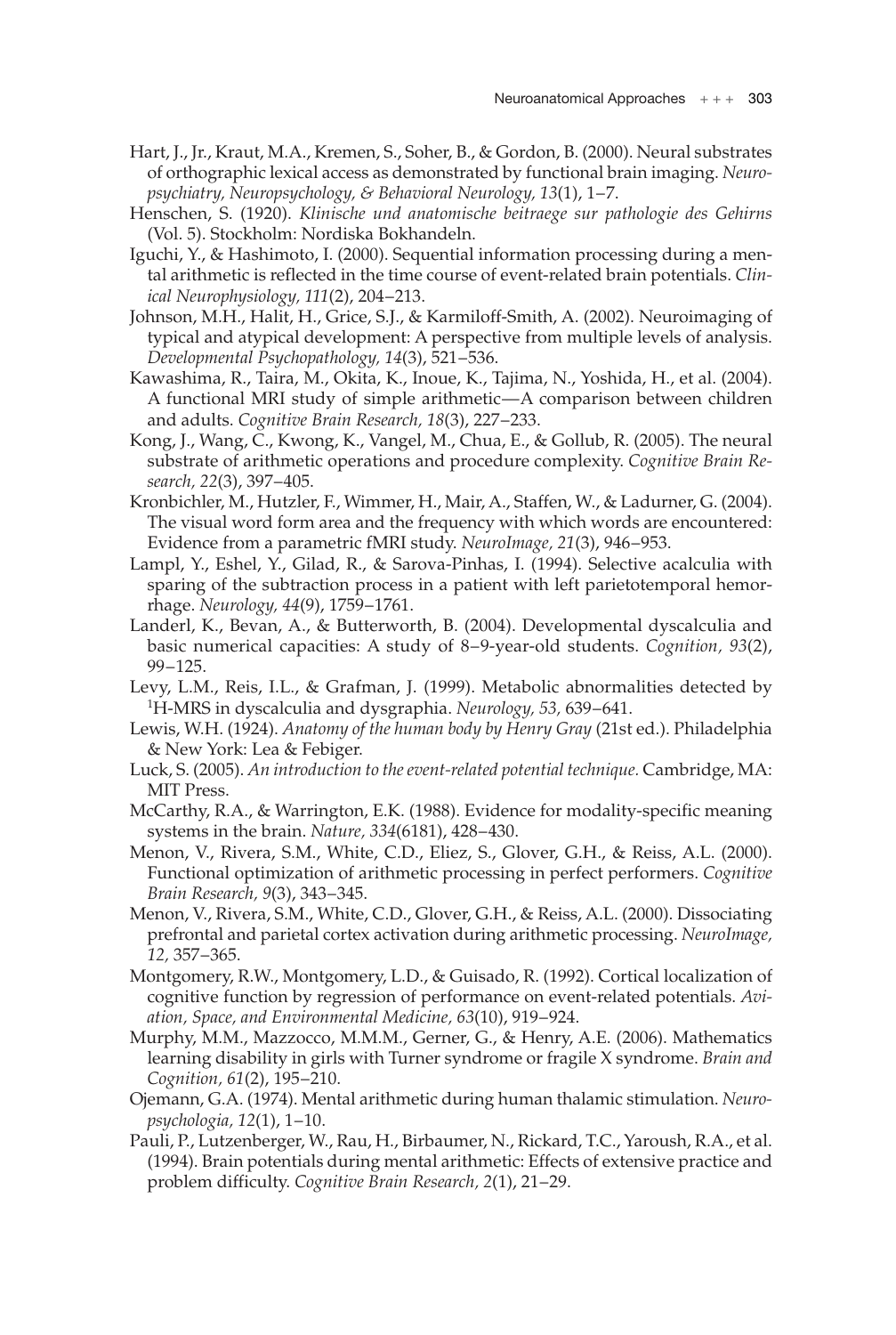- Pellegrini, A.D., & Stanic, G.M.A. (1993). Locating children's mathematical competence: Application of the developmental niche. *Journal of Applied Developmental Psychology, 14*(4), 501–520.
- Piazza, M., Mechelli, A., Butterworth, B., & Price, C.J. (2002). Are subitizing and counting implemented as separate or functionally overlapping processes? *Neuro-Image, 15*(2), 435–446.
- Pinel, P., Dehaene, S., Riviere, D., & LeBihan, D. (2001). Modulation of parietal activation by semantic distance in a number comparison task. *NeuroImage, 14*(5), 1013–1026.
- Pinel, P., Le Clec'H, G., van de Moortele, P., Naccache, L., Le Bihan, D., & Dehaene, S. (1999). Event-related fMRI analysis of the cerebral circuit for number comparison. *Neuroreport, 10*(7), 1473–1479.
- Pinel, P., Piazza, M., LeBihan, D., & Dehaene, S. (2004). Distributed and overlapping cerebral representations of number, size, and luminance during comparative judgments. *Neuron, 41*(6), 983–993.
- Price, C.J., & Devlin, J.T. (2003). The myth of the visual word form area. *NeuroImage, 19*(3), 473–481.
- Price, C.J., & Devlin, J.T. (2004). The pro and cons of labelling a left occipitotemporal region: "the visual word form area." *NeuroImage, 22*(1), 477–479.
- Rivera, S.M., Reiss, A.L., Eckert, M.A., & Menon, V. (2005). Developmental changes in mental arithmetic: Evidence for increased functional specialization in the left inferior parietal cortex. *Cerebral Cortex, 15*(11), 1779–1790.
- Roman, F., Salgado-Pineda, P., Bartres-Faz, D., Sanchez-Navarro, J.P., Martinez-Lage, J., Lopez-Hernandez, F., et al. (2003). Neuropsychological deficits in a child with a left penetrating brain injury. *Brain Injury, 17*(8), 695–700.
- Rosselli, M., & Ardila, A. (1989). Calculation deficits in patients with right and left hemisphere damage. *Neuropsychologia, 27*(5), 607–617.
- Sathian, K., Simon, T.J., Peterson, S., Patel, G.A., Hoffman, J.M., & Grafton, S.T. (1999). Neural evidence linking visual object enumeration and attention. *Journal of Cognitive Neuroscience, 11*(1), 36–51.
- Semenza, C., Delazer, M., Bertella, L., Grana, A., Mori, I., Conti, F.M., et al. (2006). Is math lateralised on the same side as language? Right hemisphere aphasia and mathematical abilities. *Neuroscience Letters, 406*(3), 285–288.
- Shuman, M., & Kanwisher, N. (2004). Numerical magnitude in the human parietal lobe; tests of representational generality and domain specificity. *Neuron, 44*(3), 557–569.
- Siegler, R.S., & Booth, J.L. (2004). Development of numerical estimation in young children. *Child Development, 75*(2), 428–444.
- Simon, T.J. (1997). Reconceptualizing the origins of number knowledge: A "nonnumerical" approach. *Cognitive Development, 12,* 349–372.
- Simon, T.J. (1999). The foundations of numerical thinking in a brain without numbers. *Trends in Cognitive Sciences, 3*(10), 363–365.
- Szucs, D., & Csepe, V. (2005). The effect of numerical distance and stimulus probability on ERP components elicited by numerical incongruencies in mental addition. *Cognitive Brain Research, 22*(2), 289–300.
- Takayama, Y., Sugishita, M., Akiguchi, I., & Kimura, J. (1994). Isolated acalculia due to left parietal lesion. *Archives of Neurology, 51*(3), 286–291.
- Tohgi, H., Saitoh, K., Takahashi, S., Takahashi, H., Utsugisawa, K., Yonezawa, H., et al. (1995). Agraphia and acalculia after a left prefrontal (F1, F2) infarction. *Journal of Neurology, Neurosurgery, & Psychiatry, 58*(5), 629–632.